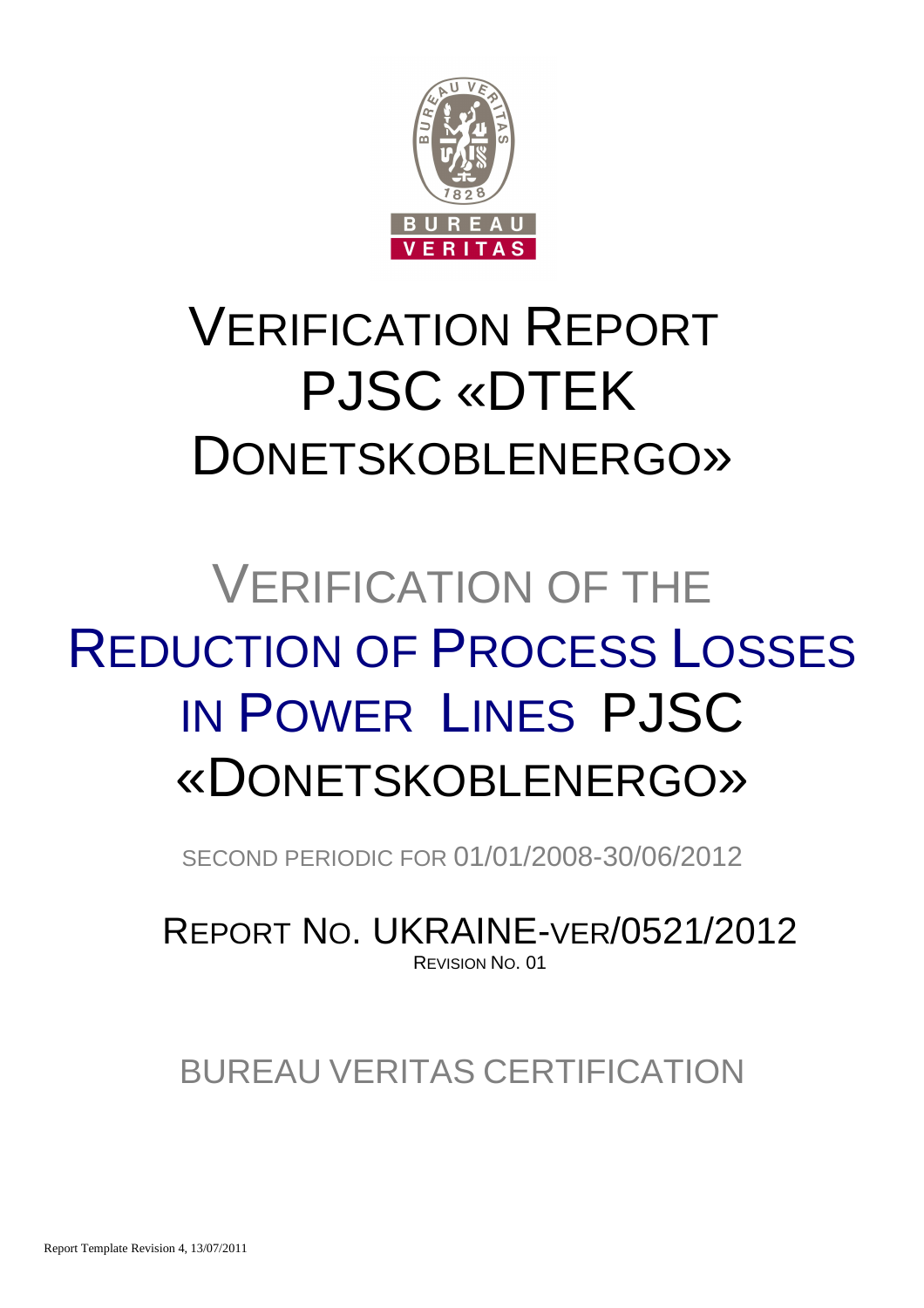#### VERIFICATION REPORT: "REDUCTION OF PROCESS LOSSES IN POWER LINES PJSC «DONETSKOBLENERGO »



| Date of first issue:<br>20/05/2012                                                                                                                                                                                     | Organizational unit:<br><b>Bureau Veritas Certification</b><br><b>Holding SAS</b>                                                                                                                                                                                                                                                                                                                                                                                                                                                                                                                                                                                                                                                                                                                                                                                               |  |
|------------------------------------------------------------------------------------------------------------------------------------------------------------------------------------------------------------------------|---------------------------------------------------------------------------------------------------------------------------------------------------------------------------------------------------------------------------------------------------------------------------------------------------------------------------------------------------------------------------------------------------------------------------------------------------------------------------------------------------------------------------------------------------------------------------------------------------------------------------------------------------------------------------------------------------------------------------------------------------------------------------------------------------------------------------------------------------------------------------------|--|
| Client:<br>PJSC «DTEK Donetskoblenergo»                                                                                                                                                                                | Client ref.:<br>Lidia Magera                                                                                                                                                                                                                                                                                                                                                                                                                                                                                                                                                                                                                                                                                                                                                                                                                                                    |  |
| Summary:<br>Supervisory Committee, as well as the host country criteria.                                                                                                                                               | Bureau Veritas Certification has made the 2 <sup>nd</sup> periodic verification of the Reduction of Process Losses in<br>Power Lines PJSC «Donetskoblenergo», project of PJSC «DTEK Donetskoblenergo» located in Donetsk City<br>and Donetsk Region, Ukraine, and applying JI specific approach, on the basis of UNFCCC criteria for the JI, as<br>well as criteria given to provide for consistent project operations, monitoring and reporting. UNFCCC criteria<br>refer to Article 6 of the Kyoto Protocol, the JI rules and modalities and the subsequent decisions by the JI                                                                                                                                                                                                                                                                                               |  |
|                                                                                                                                                                                                                        | The verification scope is defined as a periodic independent review and ex post determination by the Accredited<br>Entity of the monitored reductions in GHG emissions during defined verification period, and consisted of the<br>following three phases: i) desk review of the monitoring report against project design and the baseline and<br>monitoring plan; ii) follow-up interviews with project stakeholders; iii) resolution of outstanding issues and the<br>issuance of the final verification report and opinion. The overall verification, from Contract Review to<br>Verification Report & Opinion, was conducted using Bureau Veritas Certification internal procedures.                                                                                                                                                                                         |  |
| Actions Requests (CR, CAR and FAR), presented in Appendix A.                                                                                                                                                           | The first output of the verification process is a list of Clarification, Corrective Actions Requests, Forward                                                                                                                                                                                                                                                                                                                                                                                                                                                                                                                                                                                                                                                                                                                                                                   |  |
| tonnes of CO2 equivalent for 01/01/2012-30/06/2012).                                                                                                                                                                   | In summary, Bureau Veritas Certification confirms that the project is implemented as planned and described in<br>approved project design documents. Installed equipment being essential for generating emission reduction<br>runs reliably and is calibrated appropriately. The monitoring system is in place and the project is generating<br>GHG emission reductions. The GHG emission reduction is calculated accurately and without material errors,<br>omissions, or misstatements, and the ERUs issued totalize 4428571 tonnes of CO2 equivalent for the<br>monitoring period from 01/01/2008 to 30/06/2012 (606066 tonnes of CO2 equivalent for 01/01/2008-<br>31/12/2008, 1035476 tonnes of CO2 equivalent for 01/01/2009-31/12/2009, 1135591 tonnes of CO2<br>equivalent for 01/01/2010-31/12/2010, 1096591 tonnes of CO2 equivalent for 01/01/2011-31/12/2011, 554847 |  |
| Report No.:<br>Subject Group:<br>Ukraine-ver/0521/2012<br>JI                                                                                                                                                           |                                                                                                                                                                                                                                                                                                                                                                                                                                                                                                                                                                                                                                                                                                                                                                                                                                                                                 |  |
| Project title:<br>Reduction of Process Losses in Power<br>Lines PJSC «Donetskoblenergo»<br>Work carried out by: (May 2007)<br>Oleg Skoblyk – Team Leader, Lead Verifier<br>Vyacheslav Yeriomin - Team Member, Verifier |                                                                                                                                                                                                                                                                                                                                                                                                                                                                                                                                                                                                                                                                                                                                                                                                                                                                                 |  |
| Work reviewed by:<br>Ivan Sokolov - Technical Reviewer                                                                                                                                                                 | $\boxtimes$                                                                                                                                                                                                                                                                                                                                                                                                                                                                                                                                                                                                                                                                                                                                                                                                                                                                     |  |
| Daniil Ukhanov - Technical specialist                                                                                                                                                                                  | No distribution without permission from the<br>Client or responsible organizational unit                                                                                                                                                                                                                                                                                                                                                                                                                                                                                                                                                                                                                                                                                                                                                                                        |  |
| Work approved by:<br>Ivan Sokolov - Operational Manager                                                                                                                                                                | cation<br>Limited distribution                                                                                                                                                                                                                                                                                                                                                                                                                                                                                                                                                                                                                                                                                                                                                                                                                                                  |  |
| Date of this revision:<br>Rev. No.:<br>Number of pages:<br>01/10/2012<br>03<br>30                                                                                                                                      | Unrestricted distribution                                                                                                                                                                                                                                                                                                                                                                                                                                                                                                                                                                                                                                                                                                                                                                                                                                                       |  |

1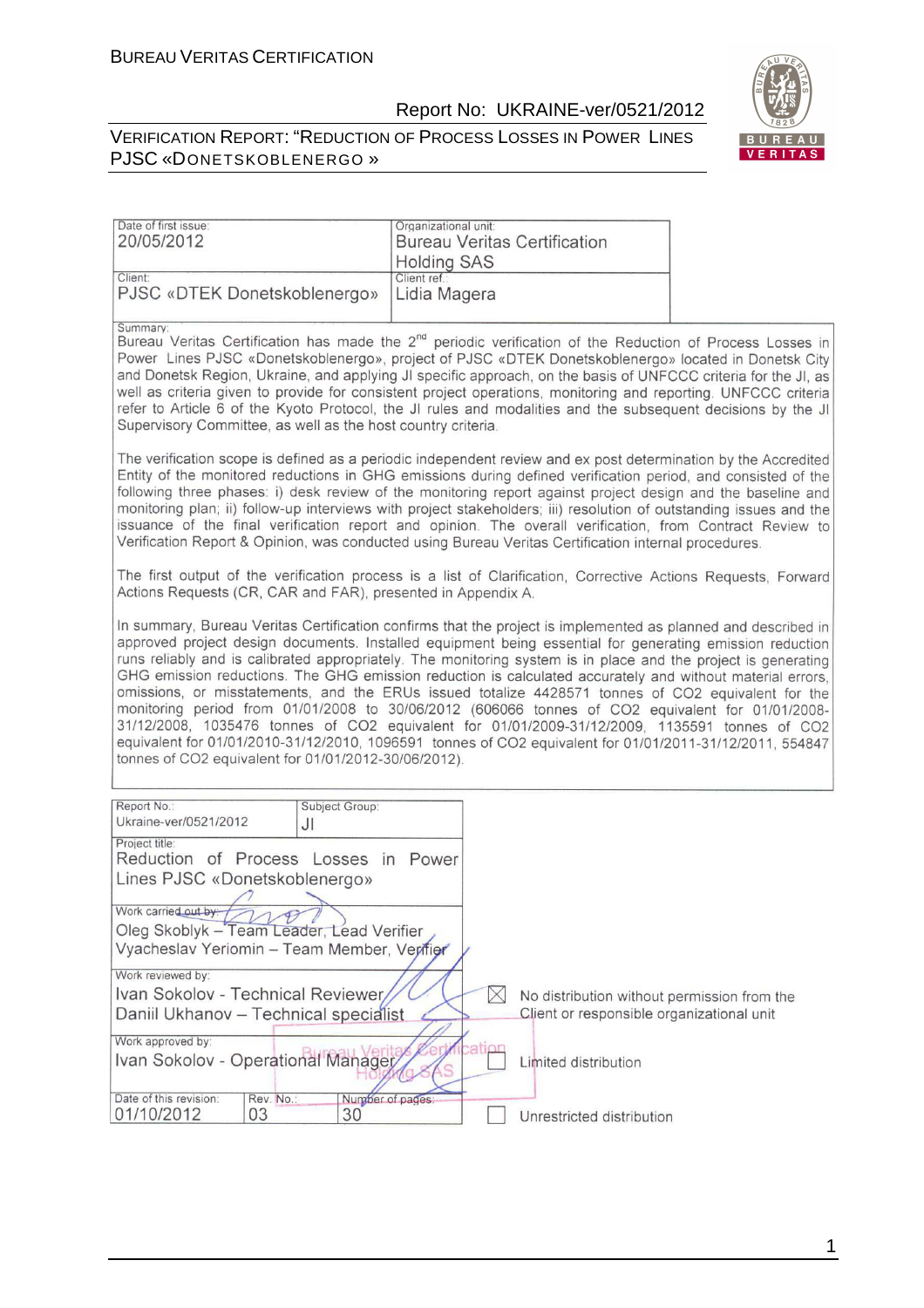VERIFICATION REPORT: "REDUCTION OF PROCESS LOSSES IN POWER LINES PJSC «DONETSKOBLENERGO »

#### **Table of Contents Page 2014**

| 1              |                                                                     |                |
|----------------|---------------------------------------------------------------------|----------------|
| 1.1            | Objective                                                           | 3              |
| 1.2            | Scope                                                               | 3              |
| 1.3            | <b>Verification Team</b>                                            | 3              |
| $\overline{2}$ |                                                                     |                |
| 2.1            | <b>Review of Documents</b>                                          | $\overline{4}$ |
| 2.2            | Follow-up Interviews                                                | $\overline{4}$ |
| 2.3            | Resolution of Clarification, Corrective and Forward Action Requests | 5              |
| 3              |                                                                     |                |
| 3.1            | Remaining issues and FARs from previous verifications               | 6              |
| 3.2            | Project approval by Parties involved (90-91)                        | 6              |
| 3.3            | Project implementation (92-93)                                      | 6              |
| 3.4            | Compliance of the monitoring plan with the monitoring methodology   |                |
|                | $(94-98)$                                                           | 8<br>9         |
| 3.5            | Revision of monitoring plan (99-100)                                |                |
| 3.6            | Data management (101)                                               | 10             |
| 3.7            | Verification regarding programmes of activities (102-110)           | 11             |
| 4              |                                                                     |                |
| 5              |                                                                     |                |
|                |                                                                     |                |

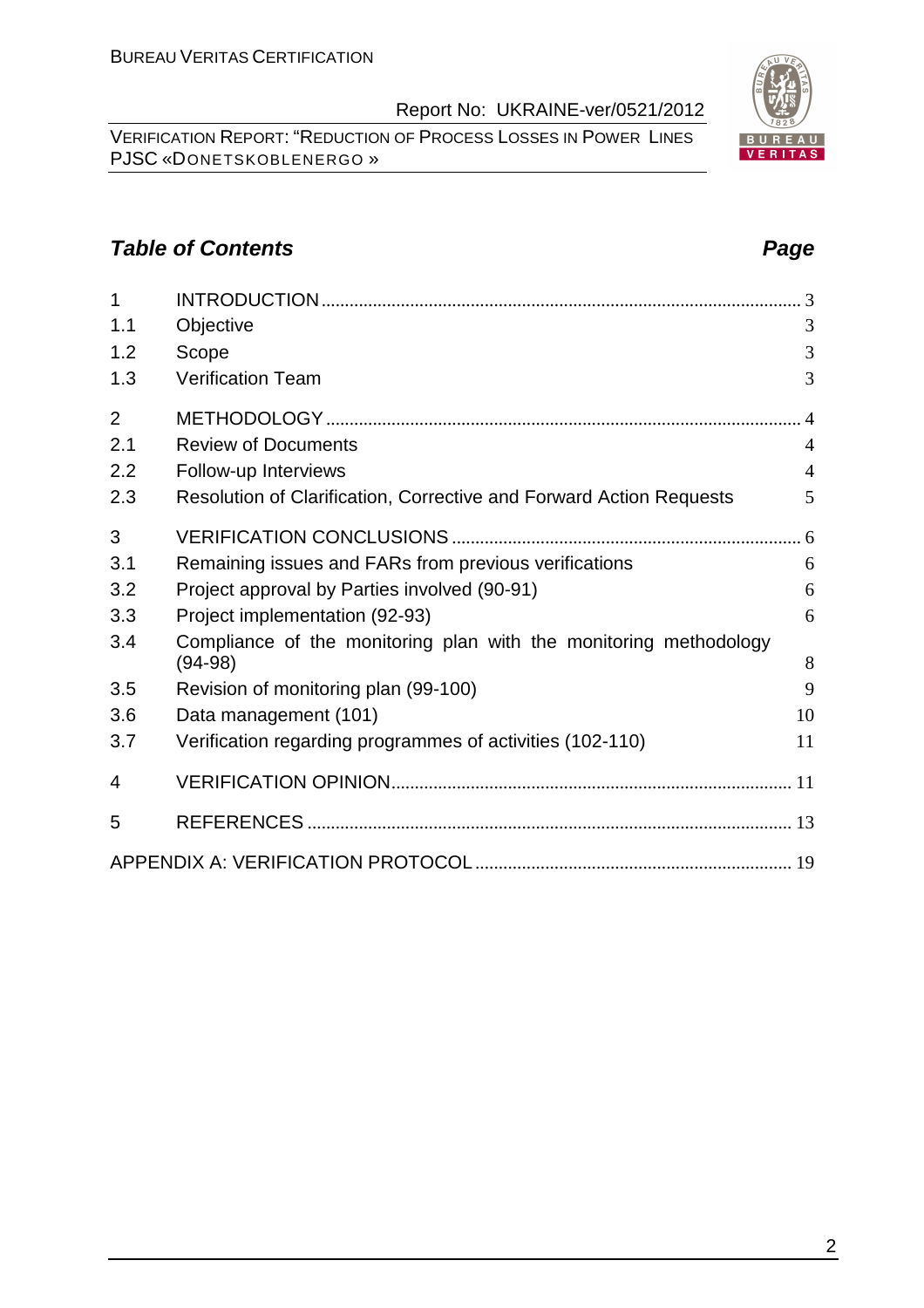VERIFICATION REPORT: "REDUCTION OF PROCESS LOSSES IN POWER LINES PJSC «DONETSKOBLENERGO »



#### **1 INTRODUCTION**

Dniprooblenergo PJSC has commissioned Bureau Veritas Certification to verify the emissions reductions of its JI project "Reduction of Process Losses in Power Lines PJSC «Donetskoblenergo»" (hereafter called "the project") at Donetsk City and Donetsk Region, Ukraine.

This report summarizes the findings of the verification of the project, performed on the basis of UNFCCC criteria, as well as criteria given to provide for consistent project operations, monitoring and reporting.

Verification covers the period from 01/01/2008 to 30/06/2012.

#### **1.1 Objective**

Verification is the periodic independent review and ex post determination by the Accredited Independent Entity of the monitored reductions in GHG emissions during defined verification period.

The objective of verification can be divided in Initial Verification and Periodic Verification.

UNFCCC criteria refer to Article 6 of the Kyoto Protocol, the JI rules and modalities and the subsequent decisions by the JI Supervisory Committee, as well as the host country criteria.

#### **1.2 Scope**

The verification scope is defined as an independent and objective review of the project design document, the project's baseline study, monitoring plan and monitoring report, and other relevant documents. The information in these documents is reviewed against Kyoto Protocol requirements, UNFCCC rules and associated interpretations.

The verification is not meant to provide any consulting towards the Client. However, stated requests for clarifications, corrective and/or forward actions may provide input for improvement of the project monitoring towards reductions in the GHG emissions.

#### **1.3 Verification Team**

The verification team consists of the following personnel:

| Oleg Skoblyk<br><b>Bureau Veritas Certification</b>        | Team Leader, Climate Change Verifier |
|------------------------------------------------------------|--------------------------------------|
| Vyacheslav Yeriomin<br><b>Bureau Veritas Certification</b> | Climate Change Verifier              |

This verification report was reviewed by: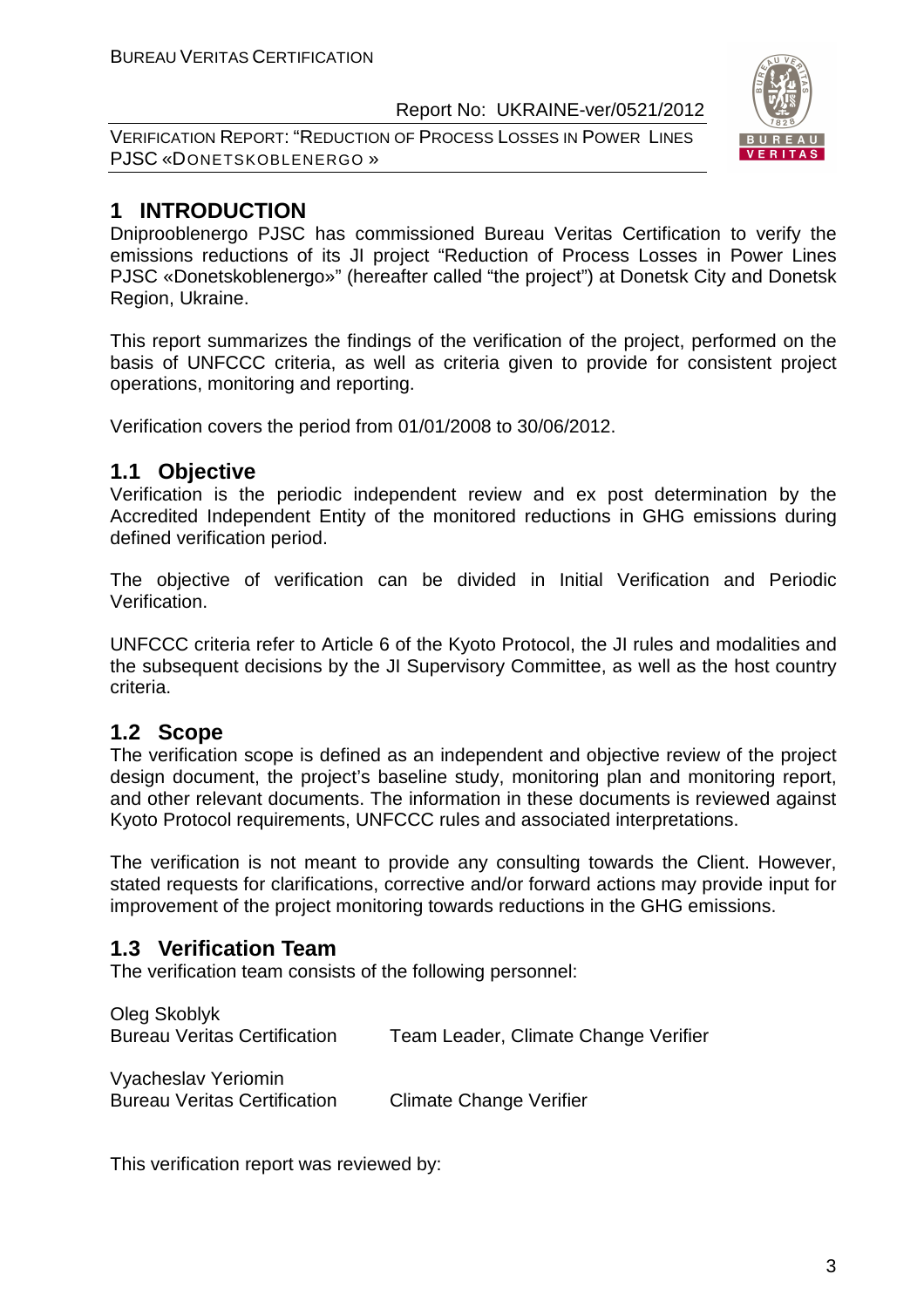VERIFICATION REPORT: "REDUCTION OF PROCESS LOSSES IN POWER LINES PJSC «DONETSKOBLENERGO »



Ivan Sokolov Bureau Veritas Certification. Internal Technical Reviewer

Daniil Ukhanov Bureau Veritas Certification, Technical Specialist

#### **2 METHODOLOGY**

The overall verification, from Contract Review to Verification Report & Opinion, was conducted using Bureau Veritas Certification internal procedures.

In order to ensure transparency, a verification protocol was customized for the project, according to the version 01 of the Joint Implementation Determination and Verification Manual, issued by the Joint Implementation Supervisory Committee at its 19 meeting on 04/12/2009. The protocol shows, in a transparent manner, criteria (requirements), means of verification and the results from verifying the identified criteria. The verification protocol serves the following purposes:

- It organizes, details and clarifies the requirements a JI project is expected to meet;
- It ensures a transparent verification process where the verifier will document how a particular requirement has been verified and the result of the verification.

The completed verification protocol is enclosed in Appendix A to this report.

#### **2.1 Review of Documents**

The Monitoring Report (MR) submitted by PJSC «DTEK Donetskoblenergo» and additional background documents related to the project design and baseline, i.e. country Law, Project Design Document (PDD), and Guidance on criteria for baseline setting and monitoring, Host party criteria, Kyoto Protocol, Clarifications on Verification Requirements to be Checked by an Accredited Independent Entity were reviewed.

The verification findings presented in this report relate to the Monitoring Report version(s) 03 and project as described in the determined PDD.

#### **2.2 Follow-up Interviews**

On 07/09/2011 Bureau Veritas Certification performed on-site interviews with project stakeholders to confirm selected information and to resolve issues identified in the document review. Representatives of PJSC «DTEK Donetskoblenergo» were interviewed (see References). The main topics of the interviews are summarized in Table 1.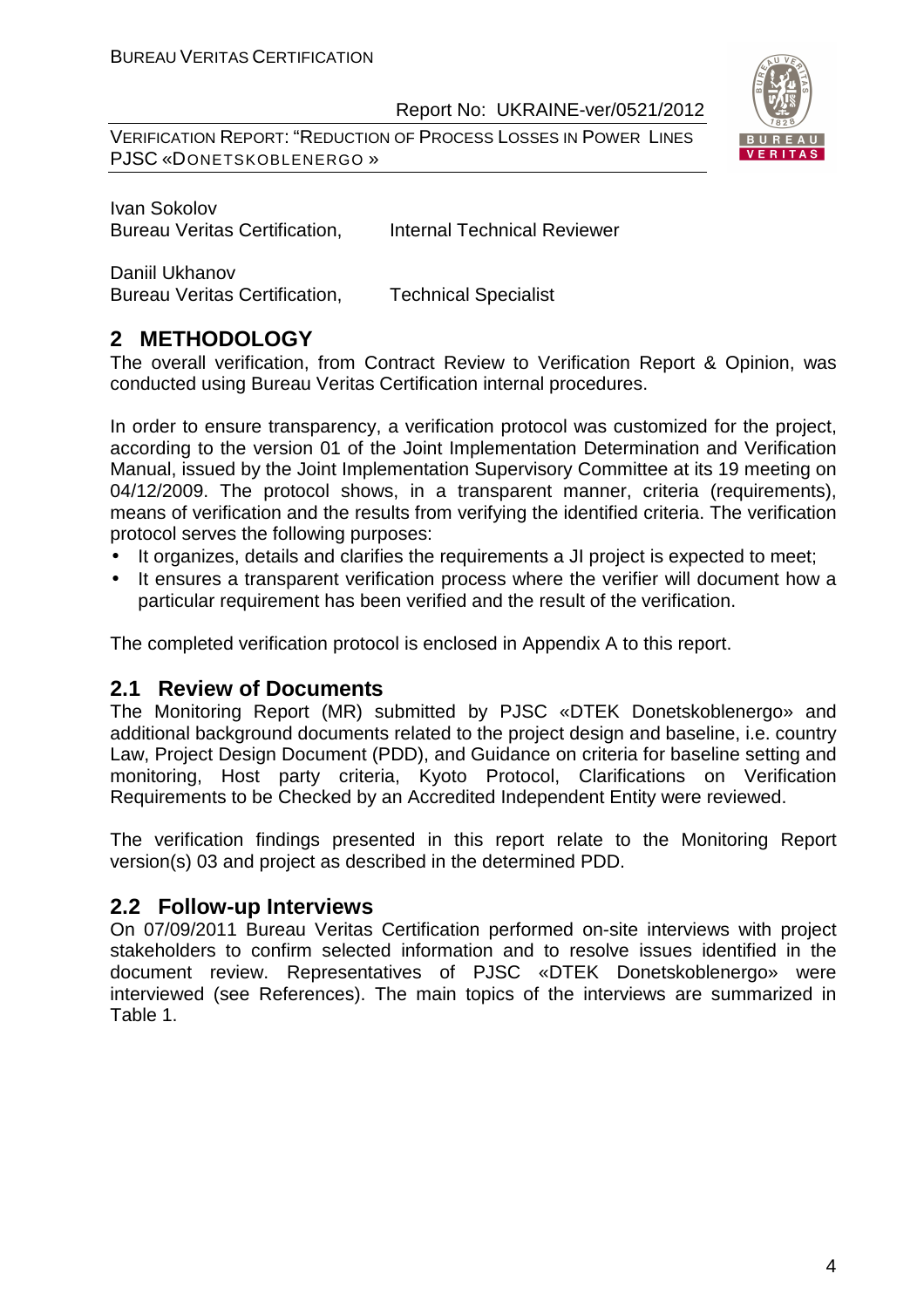VERIFICATION REPORT: "REDUCTION OF PROCESS LOSSES IN POWER LINES PJSC «DONETSKOBLENERGO »



#### **Table 1 Interview topics**

| <b>Interviewed</b> | <b>Interview topics</b>                            |
|--------------------|----------------------------------------------------|
| organization       |                                                    |
| <b>PJSC «DTEK</b>  | Organizational structure                           |
| Donetskoblenergo»  | Responsibilities and authorities                   |
|                    | Roles and responsibilities for data collection and |
|                    | processing                                         |
|                    | Installation of equipment                          |
|                    | Data logging, archiving and reporting              |
|                    | Metering equipment control                         |
|                    | Metering record keeping system, database           |
|                    | IT management                                      |
|                    | Training of personnel                              |
|                    | Quality management procedures and technology       |
|                    | Internal audits and check-ups                      |
| CONSULTANT:        | Baseline methodology                               |
| "EES" Ltd          | Monitoring plan                                    |
|                    | Monitoring report                                  |
|                    | <b>Excel spreadsheets</b>                          |

#### **2.3 Resolution of Clarification, Corrective and Forward Action Requests**

The objective of this phase of the verification is to raise the requests for corrective actions and clarification and any other outstanding issues that needed to be clarified for Bureau Veritas Certification positive conclusion on the GHG emission reduction calculation.

If the Verification Team, in assessing the monitoring report and supporting documents, identifies issues that need to be corrected, clarified or improved with regard to the monitoring requirements, it should raise these issues and inform the project participants of these issues in the form of:

(a) Corrective action request (CAR), requesting the project participants to correct a mistake that is not in accordance with the monitoring plan;

(b) Clarification request (CL), requesting the project participants to provide additional information for the Verification Team to assess compliance with the monitoring plan;

(c) Forward action request (FAR), informing the project participants of an issue, relating to the monitoring that needs to be reviewed during the next verification period.

The Verification Team will make an objective assessment as to whether the actions taken by the project participants, if any, satisfactorily resolve the issues raised, if any, and should conclude its findings of the verification.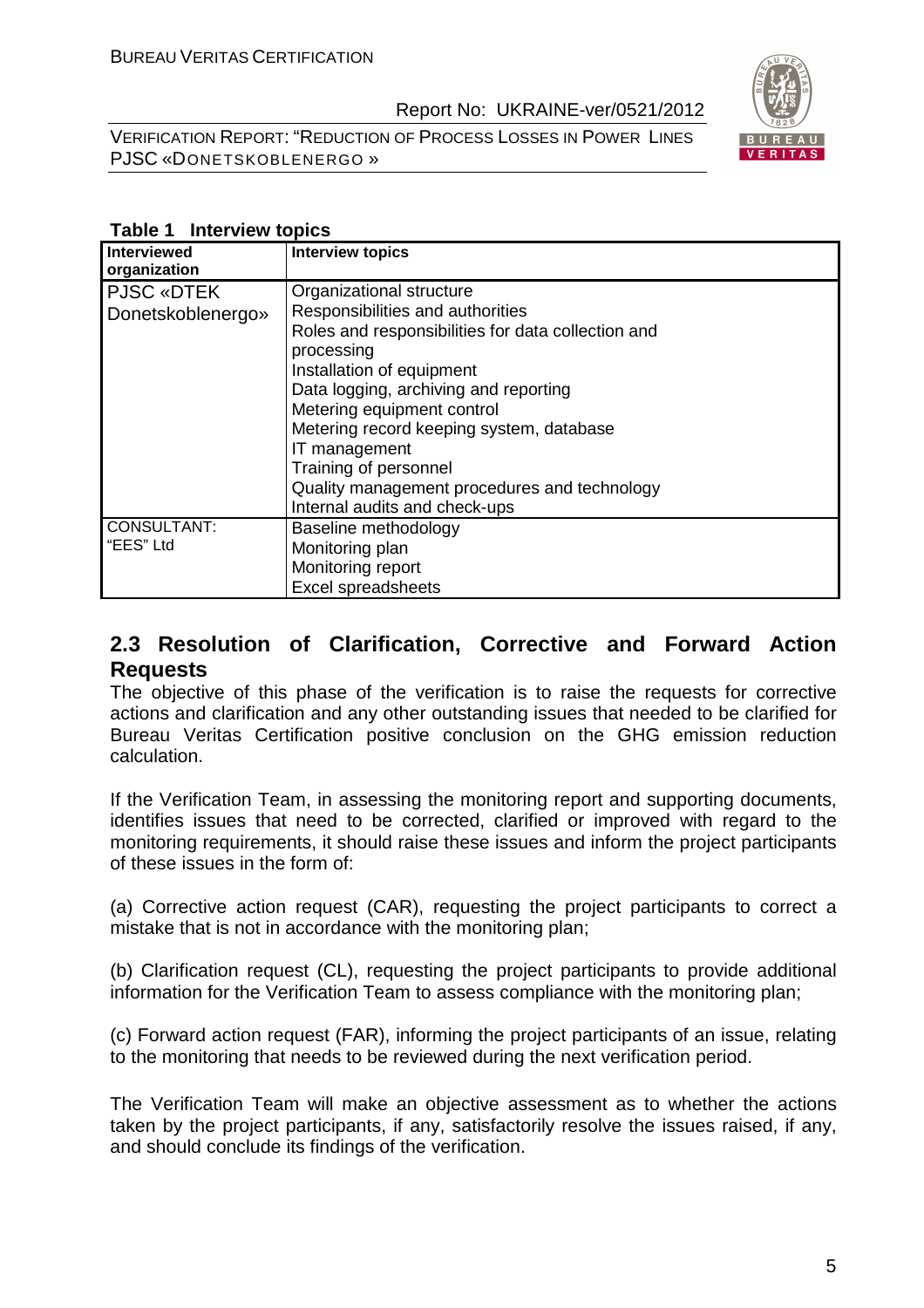VERIFICATION REPORT: "REDUCTION OF PROCESS LOSSES IN POWER LINES PJSC «DONETSKOBLENERGO »



To guarantee the transparency of the verification process, the concerns raised are documented in more detail in the verification protocol in Appendix A.

#### **3 VERIFICATION CONCLUSIONS**

In the following sections, the conclusions of the verification are stated.

The findings from the desk review of the original monitoring documents and the findings from interviews during the follow up visit are described in the Verification Protocol in Appendix A.

The Clarification, Corrective and Forward Action Requests are stated, where applicable, in the following sections and are further documented in the Verification Protocol in Appendix A. The verification of the Project resulted in 6 Corrective Action Requests, 0 Clarification Requests, and 0 Forward Action Requests.

The number between brackets at the end of each section corresponds to the DVM paragraph.

#### **3.1 Remaining issues and FARs from previous verifications**

No FARs are pending from determination process provided by Bureau Veritas Certification Holding SAS

#### **3.2 Project approval by Parties involved (90-91)**

The project obtained written approval from Ukraine (the Host country) on 03/04/2012 (Letter of Approval № 858/23/7, issued by the State Environmental Investment Agency of Ukraine). The project was also approved by Poland, the country – buyer of GHG emission reductions (Letter of Approval №DZKiOApek-4430-35/47071/11/ТК issued by the Minister of Environment of Poland dated 19/10/2011).

The abovementioned written approval is unconditional.

#### **3.3 Project implementation (92-93)**

Project implementation status in the reporting period of 01/01/2008 – 30/06/2012, including the project milestones is provided in the following table

Table 1. Project implementation status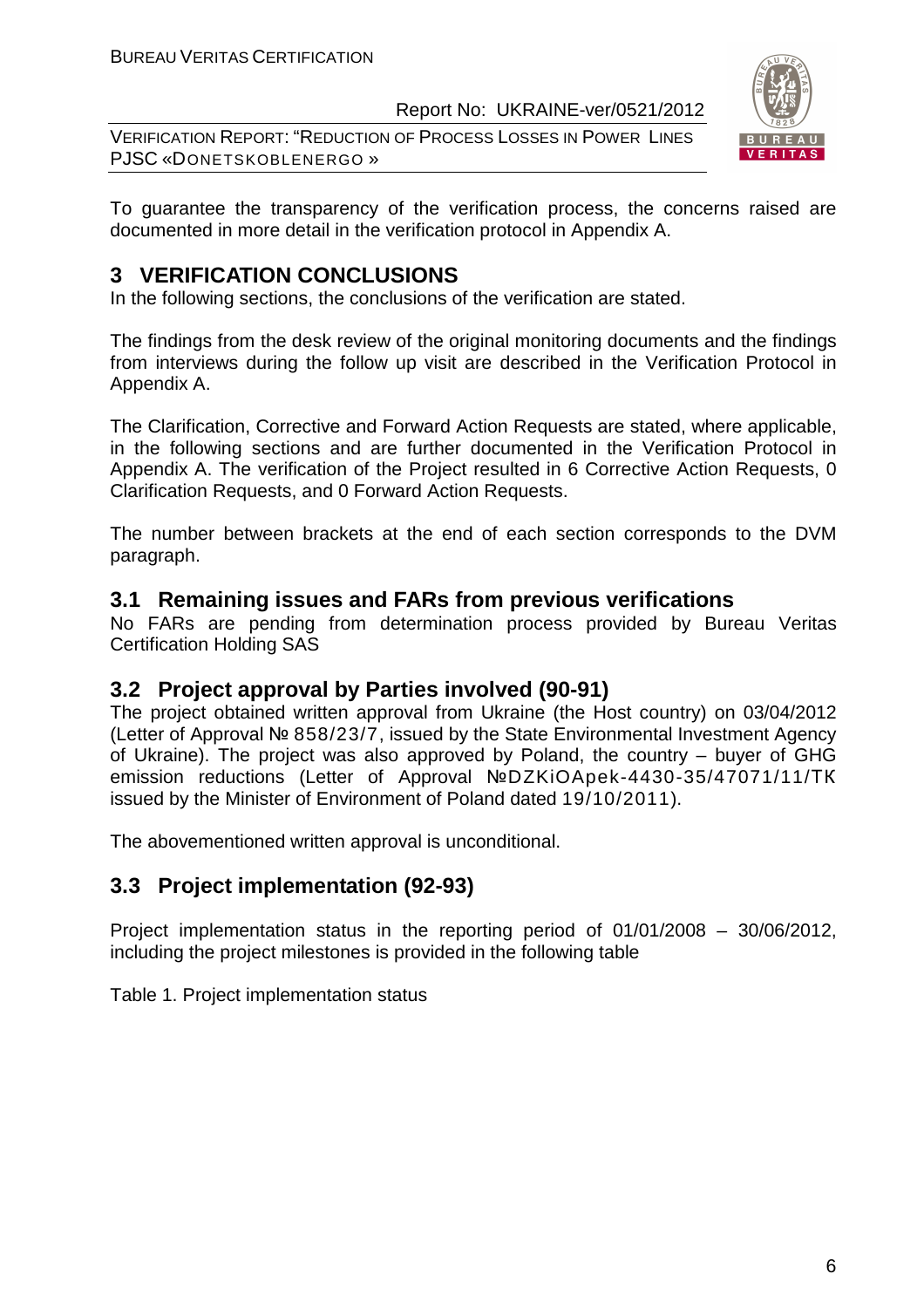

VERIFICATION REPORT: "REDUCTION OF PROCESS LOSSES IN POWER LINES PJSC «DONETSKOBLENERGO »

| Nº             | Name of activities                                                                            | Meas<br>ureme<br>nt<br>unit | 2008           | 2009      | 2010      | 2011                    | 30.06.<br>2012 |
|----------------|-----------------------------------------------------------------------------------------------|-----------------------------|----------------|-----------|-----------|-------------------------|----------------|
| 1              | $\overline{2}$                                                                                | $\overline{3}$              | $\overline{4}$ | 5         | 6         | $\overline{7}$          | 8              |
| 1              | Reconstruction of PL -0,38 kV of<br><b>SIP</b>                                                | km                          |                |           |           |                         |                |
| $\overline{2}$ | Replacement of overloaded<br>and<br>installation<br>of<br>additional<br>power<br>transformers | pcs.                        | 113            | 88        | 104       | 72                      | 80             |
| 3              | Construction of PL-10kV;<br>PL-0,38 kV                                                        | km<br>km                    |                |           |           |                         |                |
| $\overline{4}$ | Replacing the single-phase meters<br>with high accuracy meters                                | pcs                         | 8976<br>5      | 9290<br>1 | 8032<br>0 | 15366<br>$\overline{2}$ | 66 940         |
| 5              | Replacement of wrecked PL-0,38kV                                                              | km                          | 317            |           |           |                         |                |
| 6              | Впровадження<br>систем<br>телемеханикі ПС-35-150кВ                                            | pcs.                        |                |           |           |                         |                |
| $\overline{7}$ | Change of bare wire inputs into<br>isolated wire inputs                                       | pcs                         | 6570<br>0      | 8755<br>0 | 5122<br>9 | 48 974                  | 19060          |
| 8              | Construction<br>of<br>unloading<br>substations                                                | pcs                         | 37             | 18        | 6         | 19                      | $\mathbf 0$    |
| 9              | Replacement and<br>installation<br>of<br>meters in front of buildings                         | pcs                         | 1199<br>06     | 9460<br>7 | 4749<br>9 | 48 974                  | 19060          |
| 10             | Change of wrecked PL-10kV                                                                     | km                          |                |           |           |                         |                |
| 11             | Change of TP-10/0,38kV                                                                        | pcs                         | 15             |           |           |                         |                |
| 12             | Replacement<br>of<br>oil<br>worn-out<br>switches with vacuum ones                             | pcs                         | 163            | 135       | 171       | 129                     | 63             |
| 13             | Change of the cable lines 10- 0,38<br>kV                                                      | km                          |                |           |           |                         |                |
| 14             | <b>Installation</b><br>3<br>of<br>-phase<br>multifunctional meters                            | pcs                         | 960            | 917       | 3928      | 1 1 1 3                 | 260            |
| 15             | Change of inputs of 110kV with rigid<br>insulation                                            | pcs.                        | 3              |           |           | 9                       | 6              |
| 16             | Introduction of ASKOE                                                                         | pcs.                        | 24             | 172       | 390       | 95                      | 24             |
| 17             | Reconstruction of PS 35-150 kV.                                                               | pcs.                        | 1              |           | 1         |                         |                |

It was assessed by Bureau Veritas verification team during the site visit that the project has been implemented in accordance with the PDD regarding which the determination has been deemed final.

Since the determined PDD version 3.0 contains miscalculated ERUs for the period of 2008 – 2010 years, and the monitoring was conducted at the beginning of 2012, then according to Ltd «ЕЕS» there had been conducted calculations of ERUs for the year 30/06/2012 inclusive.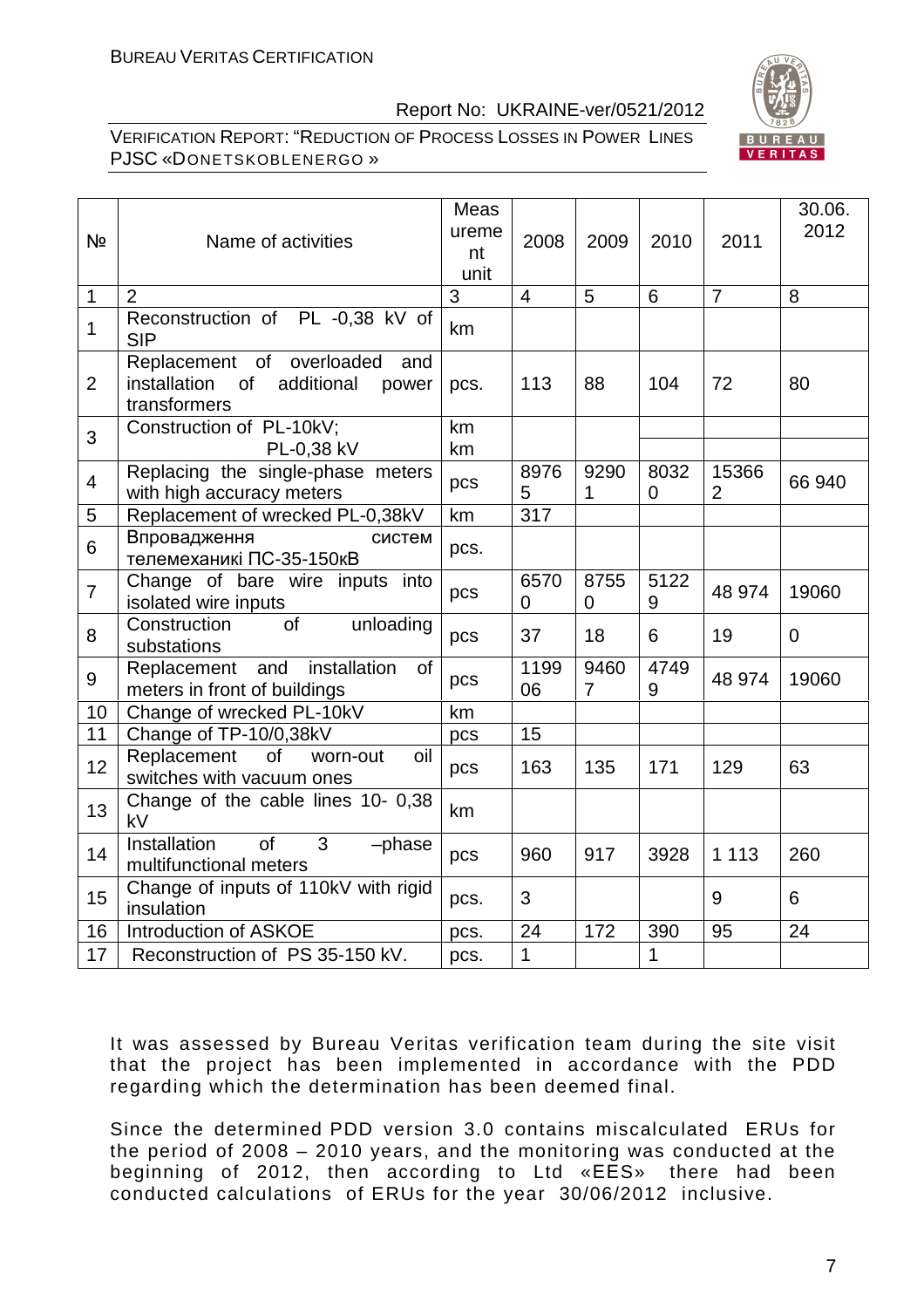VERIFICATION REPORT: "REDUCTION OF PROCESS LOSSES IN POWER LINES PJSC «DONETSKOBLENERGO »



CAR01-CAR03 and their resolution/conclusion on project implementation concerning in the APPENDIX A: COMPANY PROJECT VERIFICATION PROTOCOL.

#### **3.4 Compliance of the monitoring plan with the monitoring methodology (94-98)**

The monitoring occurred in accordance with the monitoring plan included in the PDD regarding which the determination has been deemed final and is so listed on the UNFCCC JI website.

For calculating the emission reductions or enhancements of net removals, key factors, influencing the baseline emissions and the activity level of the project and the emissions as well as risks associated with the project were taken into account.

The actual amount of emission reductions during the monitoring period differs from values that were indicated in the determinate PDD version 3.0, as a result of using of the differentiated approach to value ratio deterioration of electrical indexes of electrical equipment over time of KP for different billing periods (baseline and current years estimated ) while monitoring plan performance, to take account of the effect of improving electrical performance of electrical equipment by introduced measures of TVE reduction and application of the calculated input for 2012.

Key monitoring activities are clearly described in the monitoring report and no deviations from monitoring algorithm were detected. The monitoring points including parameters monitored, monitoring equipment and information concerning its calibration interval are clearly described in the section B of the Monitoring Report and completely corresponds with determined PDD.

Data sources used to calculate emission reductions that i.e. reports according to departmental reporting forms by Ministry of Fuel and Energy of Ukraine (1B-TVE "The structure of electric power balance and technological loss of electric power for transmission in grids" (model 41971), " Electricity and power balance and calculation of technical and economic indexes "(model 8111), 46 energo" Electric power distribution and its calculation "(model 45912) yearly reports on investment programmes realisation are clearly identified, reliable and transparent.

Emission factor for electric energy transportation are selected by carefully balancing Accuracy and reasonableness, and appropriately justified of the choice. Values of Emission Factor for electric power transportation were accepted in compliance with State Environmental Investment Agency of Ukraine Orders.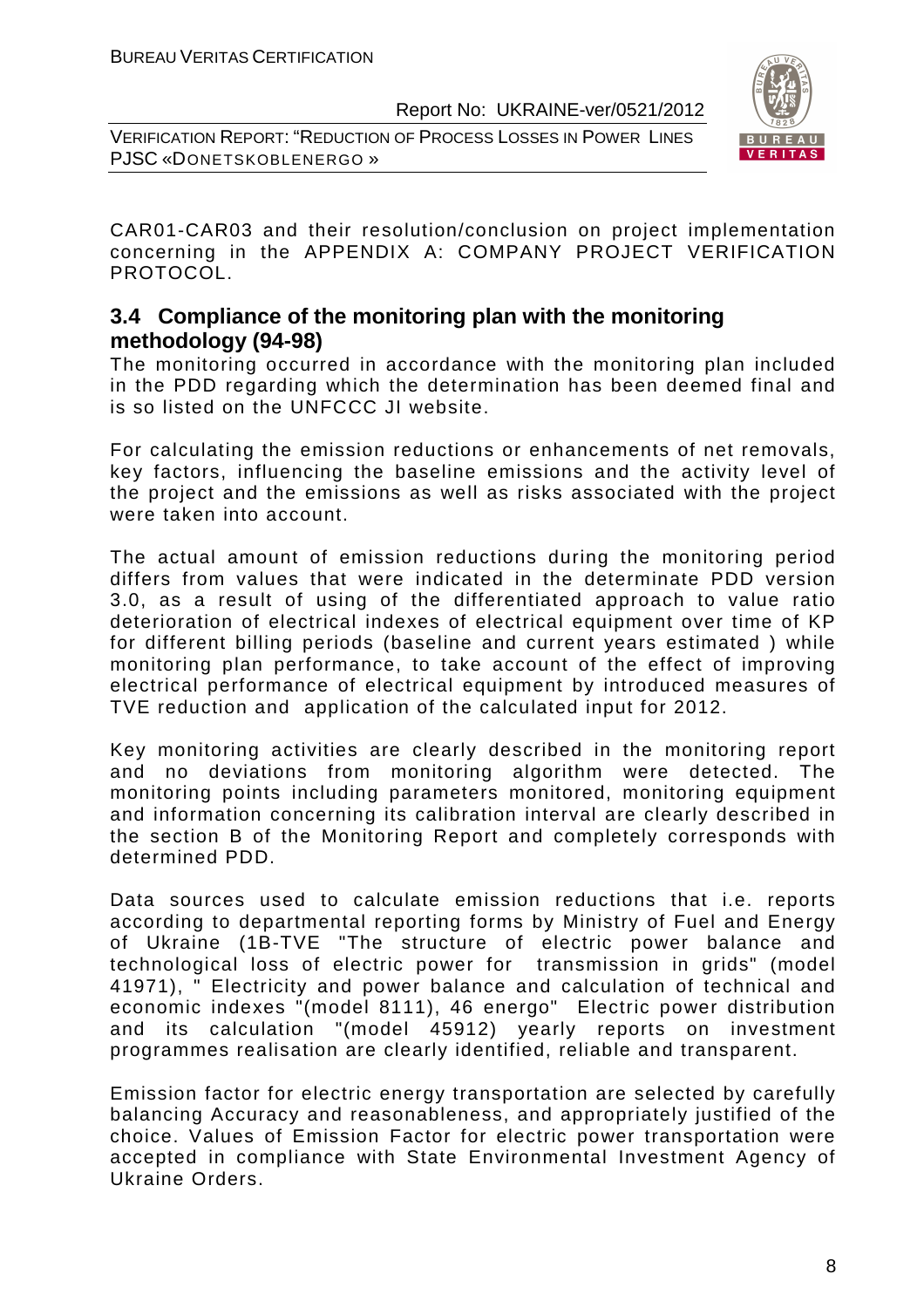VERIFICATION REPORT: "REDUCTION OF PROCESS LOSSES IN POWER LINES PJSC «DONETSKOBLENERGO »



The calculation of emission reductions is based on conservative assumptions and the most plausible scenarios in a transparent manner.

CAR04 and its resolution/conclusion applicable to compliance of the monitoring plan with the monitoring methodology concerning in the APPENDIX A: COMPANY PROJECT VERIFICATION PROTOCOL

#### **3.5 Revision of monitoring plan (99-100)**

When calculating actual emission reductions during the monitoring period, following the principles of a conservative approach, for different billing periods (baseline and current years estimated):

 a) coefficient value of electrical equipment deterioration index over time of  $KP_N$  for the base year N (N = 0) is taken equal to 1,25, as set out in accordance with Annex A "Report on the scientific and technical work" Assessment of greenhouse gas emissions by technological losses reduction in the distribution networks of Ukraine "(final) under the contract №3/11 of 04.04.2011, the Institute of General Energy of the National Academy of Sciences of Ukraine" value of this ratio can be as high as thirty percent or more of passport values (KP  $\geq$  1,3), that is in the beginning of the project implementation in electrical networks it is operated most of the electrical equipment with significant depreciation;

b) coefficient value of electrical equipment deterioration index over time of  $KP_{N+1}$  for the current calculated year t, which is the baseline (N = 0, t = 1) is taken equal to 1,15, since the measures implementation of TVE reduction in this year of project realization there has been replaced a part of electrical equipment with the highest level of depreciation;

c) coefficient value of electrical equipment deterioration index over time  $KP_{N+t} = KP_{N+1} - 0.01$  t for the next calculated years N + t (N = 0, t ≥ 2), ie the coefficient is reduced to 0,01 for each next year in comparison with the previous one, because the share of electrical equipment depreciation, which is operated in networks decreases due to the introduction of measures of TVE reduction;

d) If the calculated value of the coefficient  $\text{KP}_{N+t}$  < 1,05 of ongoing settlement years is N + t (N = 0, t  $\ge$  2), then for these years, it is taken equal to 1,05, since in electrical networks there will be operated a part of electrical equipment with depreciation.

The difference in the calculation of emissions before and after the change of the monitoring plan is presented in the table below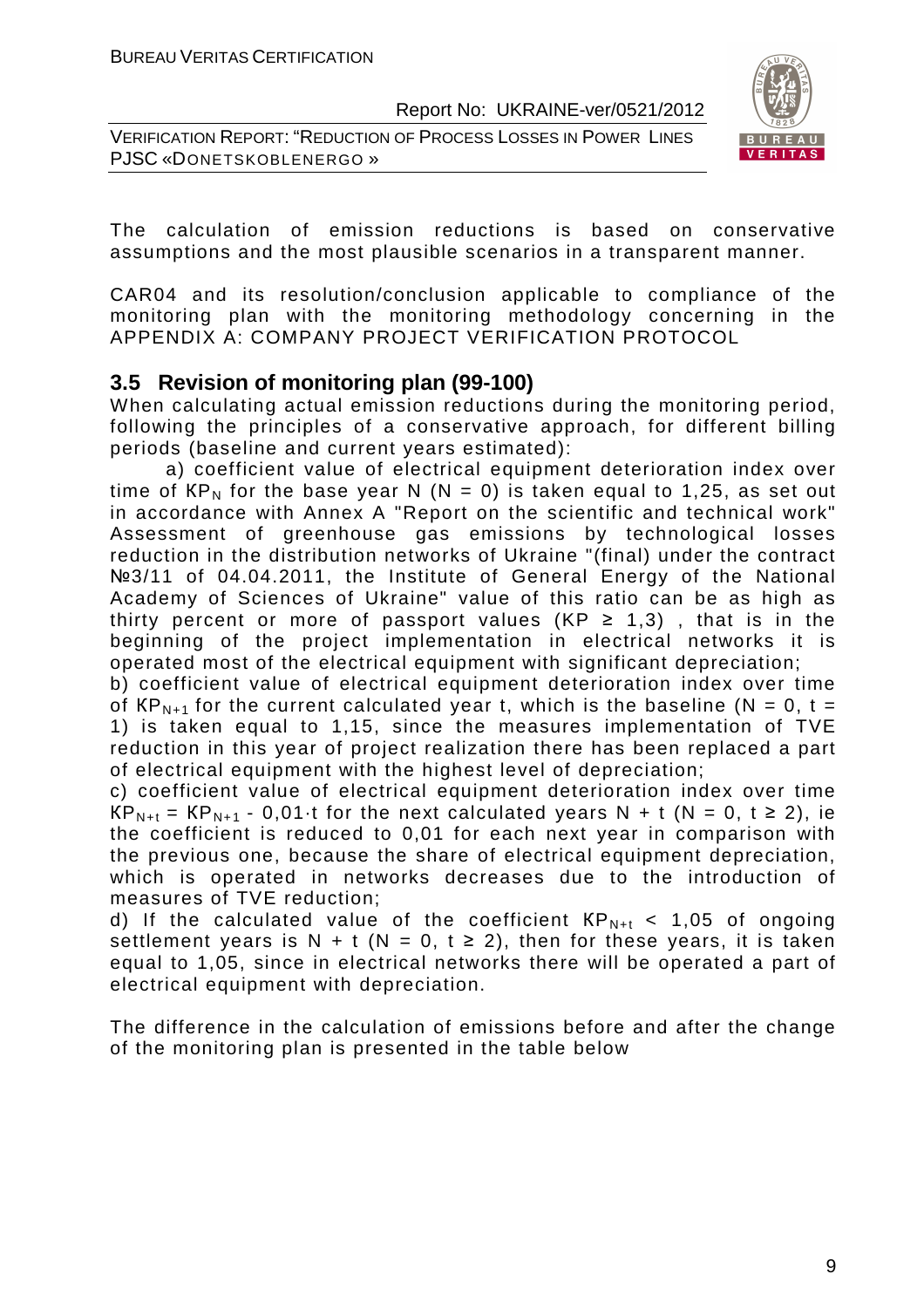VERIFICATION REPORT: "REDUCTION OF PROCESS LOSSES IN POWER LINES PJSC «DONETSKOBLENERGO »

| Year                   | Emission reduction<br>changes<br>monitoring plan | in.       |        | toEmission<br>reduction<br>theafter the change of the<br>monitoring plan |
|------------------------|--------------------------------------------------|-----------|--------|--------------------------------------------------------------------------|
|                        | tCO <sub>2eq</sub>                               |           |        | tCO2eq                                                                   |
| 2008                   |                                                  |           | 401442 | 606066                                                                   |
| 2009                   |                                                  |           | 828204 | 1035476                                                                  |
| 2010                   |                                                  |           | 928887 | 1135591                                                                  |
| 2011                   |                                                  |           | 890454 | 1096591                                                                  |
| 30.06.2012             |                                                  |           |        | 554847                                                                   |
| Total 2008-30.06.2012: |                                                  | 3 048 987 |        | 4428571                                                                  |

During the calculation of the actual amount of emission reductions over the monitoring period from 01/01/2012 to 30/06/2012 there was used a balance of payments of electric power for the year 2012 according to the 1B-TVE form, data reporting forms 67-energo as of June 30, 2012 and data on the number of residential consumers as of June 30, 2012. A balance of payments of electric power in 2012 prepared on the basis of the accounting balances of electricity for the months of the year 2012 in the 1B-TVE Form from January to June and balances of payments from July to December, 2012, which adopted the same as reported balances from July to December, 2011 . The actual amount of emission reductions during the monitoring period from 01/01/2012 to 30/06/2012 is equal to 1/2 of the amount of emission reductions for the year 2012, calculated on the electricity balance of payments for the year 2012. The actual amount of emission reductions over the monitoring period from 01/07/2012 to 31/12/2012 for the future will be calculated as the difference between the actual number of emission reductions in 2012, calculated on the basis of the reporting 1B-TVE form for 2012, reporting form 67 -energo for 2012 and reporting data on the number of residential consumers in 2012, and actual amount of emission reductions over the monitoring period from 01/01/2012 to 30/06/2012.

Bureau Veritas confirms that changes in monitoring plan based on Alteration#1 for "The methodology of technical power losses amount determination, in 0,38-150 kV power grids power supply company for the indirect carbon dioxide emissions estimation" is adequately justified and improves accuracy of the monitoring data.

#### **3.6 Data management (101)**

The detailed data management system has been implemented on PJSC «DTEK Donetskoblenergo» to record and keeps required information. The monitored data flow for each parameter to be monitored is described in the section C.1 of the Monitoring Report. Operational information and reporting department is responsible to monitoring data preparation.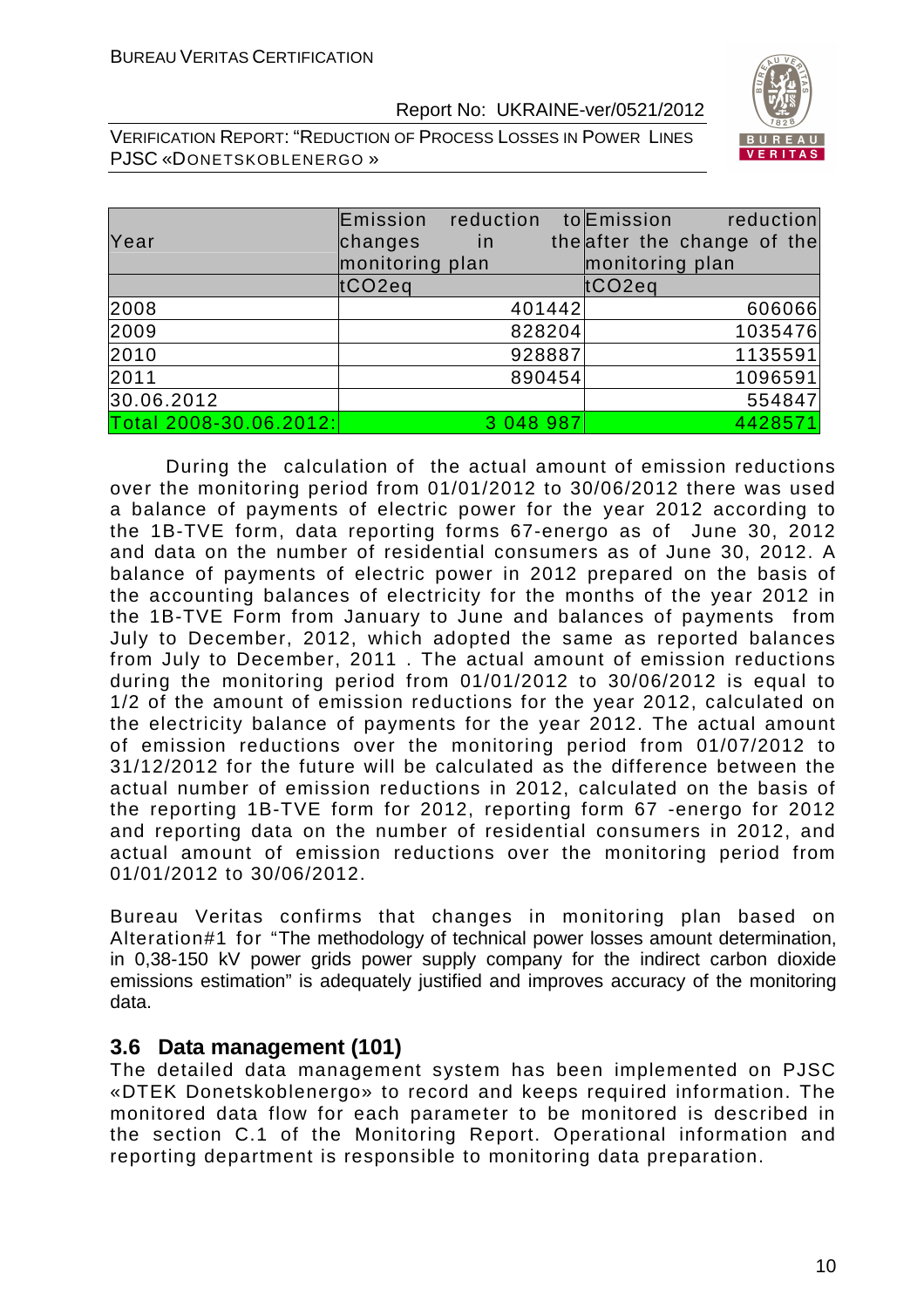VERIFICATION REPORT: "REDUCTION OF PROCESS LOSSES IN POWER LINES PJSC «DONETSKOBLENERGO »



The data and their sources, provided in monitoring report, are clearly identified, reliable and transparent.

The implementation of data collection procedures is in accordance with the monitoring plan, including the quality control and quality assurance procedures.

The function of the monitoring equipment, including its calibration status, is in order. Metering equipment involved in the project activity are periodically calibrated by State Enterprise "Donetskstandartmetrologiya". Data on electric energy flow are periodically checked by PJSC «DTEK Donetskoblenergo».

The evidence and records used for the monitoring are maintained in a traceable manner.

The data collection and management system for the project is in accordance with the monitoring plan. The data monitored and required for ERUs calculation will be kept during two years after last ERUs transfer.

CAR05, CAR06 and their resolution/conclusion applicable to data management concerning in APPENDIX A: COMPANY PROJECT VERIFICATION PROTOCOL

### **3.7 Verification regarding programmes of activities (102-110)**

"Not applicable"

#### **4 VERIFICATION OPINION**

Bureau Veritas Certification has performed the second periodic verification of the "Reduction of Process Losses in Power Lines PJSC «Donetskoblenergo»" Project in Donetsk City and Donetsk Region, Ukraine, which applies JI specific approach. The verification was performed on the basis of UNFCCC criteria and host country criteria and also on the criteria given to provide for consistent project operations, monitoring and reporting.

The verification consisted of the following three phases: i) desk review of the monitoring report against the project design and the baseline and monitoring plan; ii) follow-up interviews with project stakeholders; iii) resolution of outstanding issues and the issuance of the final verification report and opinion.

The management of PJSC «DTEK Donetskoblenergo» is responsible for the preparation of the GHG emissions data and the reported GHG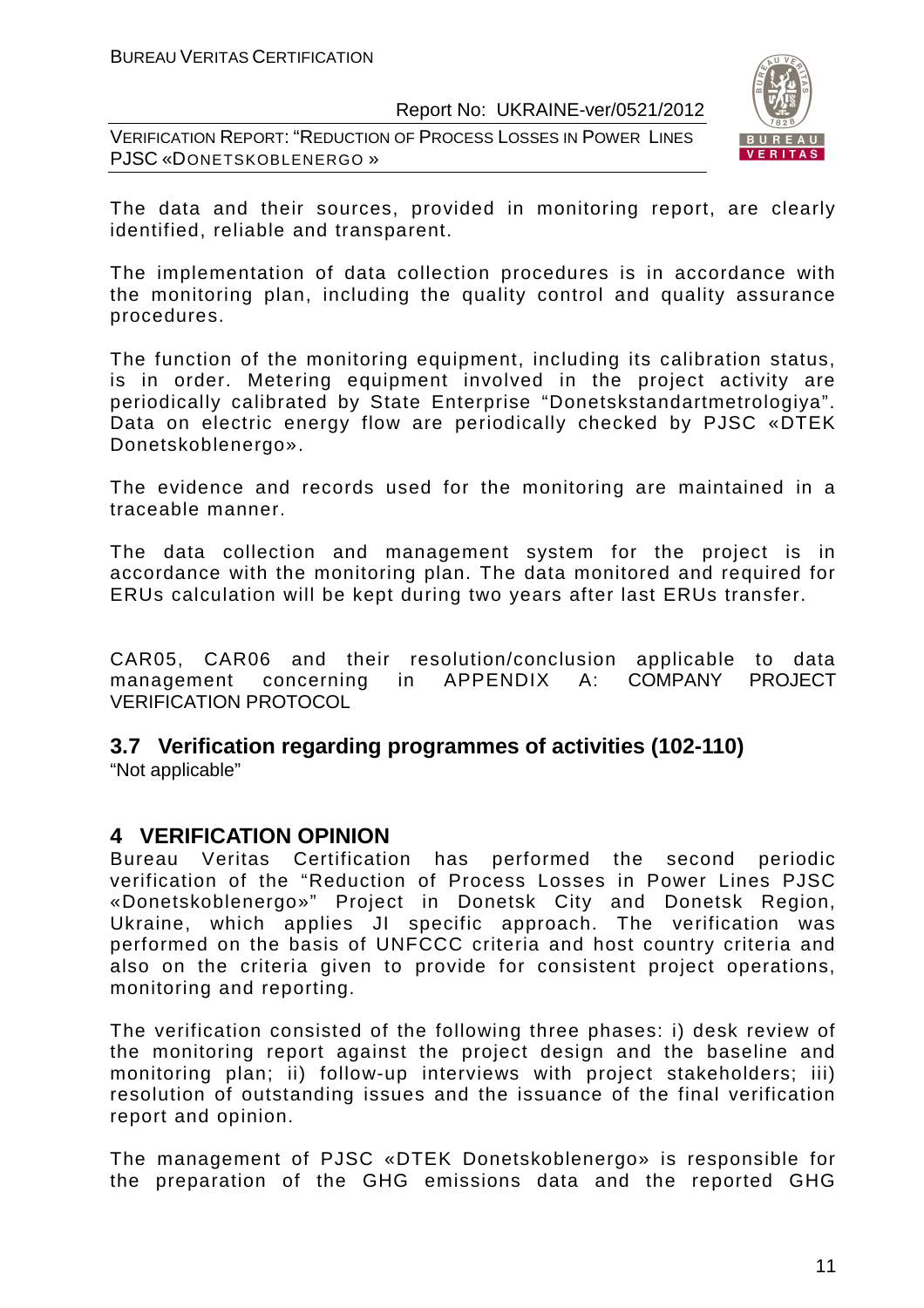VERIFICATION REPORT: "REDUCTION OF PROCESS LOSSES IN POWER LINES PJSC «DONETSKOBLENERGO »



emissions reductions of the project on the basis set out within the project Monitoring Plan indicated in the final PDD version. The development and maintenance of records and reporting procedures in accordance with that plan, including the calculation and determination of GHG emission reductions from the project, is the responsibility of the management of the project.

Bureau Veritas Certification verified the Project Monitoring Report version 03 for the reporting period as indicated below. Bureau Veritas Certification confirms that the project is implemented as planned and described in approved project design documents. Installed equipment being essential for generating emission reduction runs reliably and is calibrated appropriately. The monitoring system is in place and the project is generating GHG emission reductions.

Bureau Veritas Certification can confirm that the GHG emission reduction is accurately calculated and is free of material errors, omissions, or misstatements. Our opinion relates to the project's GHG emissions and resulting GHG emissions reductions reported and related to the approved project baseline and monitoring, and its associated documents. For ease of calculation of emission reductions in the Excel file «DON-1BТWЕ-2008- 30.06.2012-26-11-2012-Km=1-ok-KP-CO-MR-ENG.xls.», all the values with the quotient of one hundred are rounded to integers. Therefore, when summing the values of ERUs, which are listed in Tables of Monitoring Report there may be minor differences Based on the information we have seen and evaluated, we confirm, with a reasonable level of assurance, the following statement:

Reporting period: From 01/01/2008 to 30/06/2012 Baseline emissions **EXACTE 14428571** tonnes of CO2 equivalent. Project emissions  $\cdot$   $\cdot$  0 tonnes of CO2 equivalent. Emission Reductions : 4428571 tonnes of CO2 equivalent. Emission Reductions (01/01/2008-31.12.2008) :606066 tonnes of CO2 equivalent. Emission Reductions (01/01/2009-31.12.2009) :1035476 tonnes of CO2 equivalent. Emission Reductions (01/01/2010-31.12.2010) : 1135591 tonnes of CO2 equivalent. Emission Reductions (01/01/2011-31.12.2011) : 1096591 tonnes of CO2 equivalent. Emission Reductions (01/01/2012-30.06.2012) : 554847 tonnes of CO2 equivalent.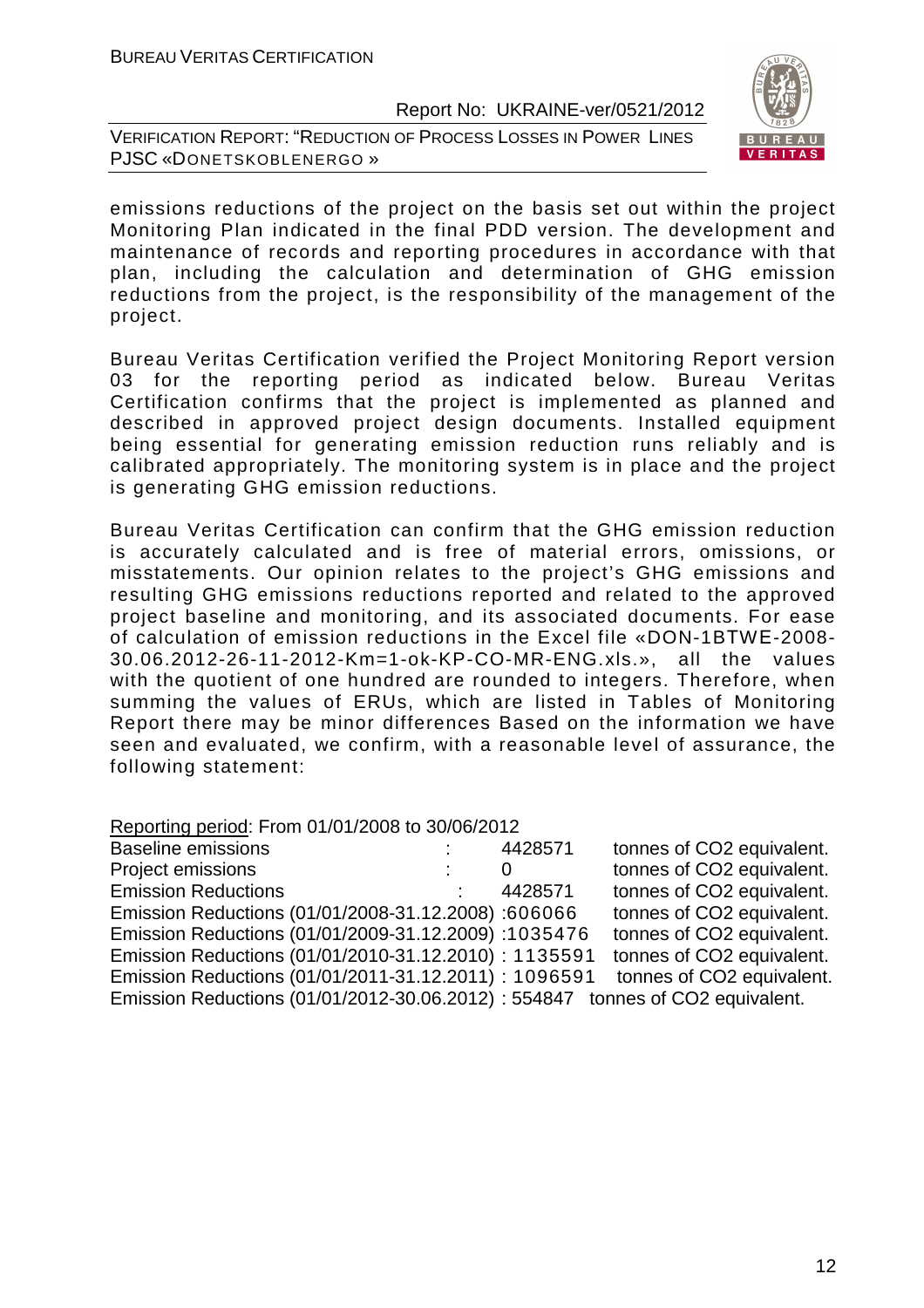VERIFICATION REPORT: "REDUCTION OF PROCESS LOSSES IN POWER LINES PJSC «DONETSKOBLENERGO »



#### **5 REFERENCES**

#### **Category 1 Documents:**

Documents provided by PJSC «DTEK Donetskoblenergo» that relate directly to the GHG components of the project.

- /1/ PDD "Reduction of Process Losses in Power Lines PJSC «Donetskoblenergo»" version 3.0 dated 01/11/2011
- /2/ Monitoring Report "Reduction of Process Losses in Power Lines PJSC «Donetskoblenergo»" version 01 dated 19/10/2011
- /3/ Monitoring Report "Reduction of Process Losses in Power Lines PJSC «Donetskoblenergo»" version 02 dated 31/01/2012
- /4/ Monitoring Report "Reduction of Process Losses in Power Lines PJSC «Donetskoblenergo»" version 03 dated 01/10/2012
- /5/ ERUs calculation Excel-file «DON-1BТWЕ-2008-30.06.2012-26-11- 2012-Km=1-ok-KP-CO-MR-ENG.xls.»
- /6/ Letter of Approval #№ 858/23/7, issued by the State Environmental Investment Agency of Ukraine dated 03/04/2012
- /7/ Letter of Approval #DZKiOA pek–4430–35/47071/11/TK dated 19/10/2011 issued by Poland Ministry of Environment

#### **Category 2 Documents:**

Background documents related to the design and/or methodologies employed in the design or other reference documents.

- /1/ Decree of Cabinet of Ministers of Ukraine #206, dated 22/02/2006
- /2/ Joint Implementation Project Design Document Form, version 01
- /3/ Guidelines for Users of the Joint Implementation Project Design Document Form/Version 04, JISC.
- /4/ JISC Guidance on criteria for baseline setting and monitoring. Version 02.
- /5/ "Combined tool to identify the baseline scenario and demonstrate additionality" (Version 03.0.0)
- /6/ Glossary of Joint Implementation Terms, Version 03.
- /7/ Decree #43 on approval of indexes of specific carbon dioxide emissions in the year 2010 issued by NEIA dated 28/03/2011.
- /8/ Decree #62 on approval of indexes of specific carbon dioxide emissions in the year 2008 issued by NEIA dated 15/04/2011.
- /9/ Decree #63 on approval of indexes of specific carbon dioxide emissions in the year 2009 issued by NEIA dated 15/04/2011.
- /10/ Decree #75 on approval of indexes of specific carbon dioxide emissions in the year 2011 issued by NEIA dated 12/05/2011.
- /11/ The methodology of technical power losses amount determination, in 150-0,38 kV tension power grids power supply company for the indirect carbon dioxide emissions estimation
- /12/ Substation "Rutchenkovo" general look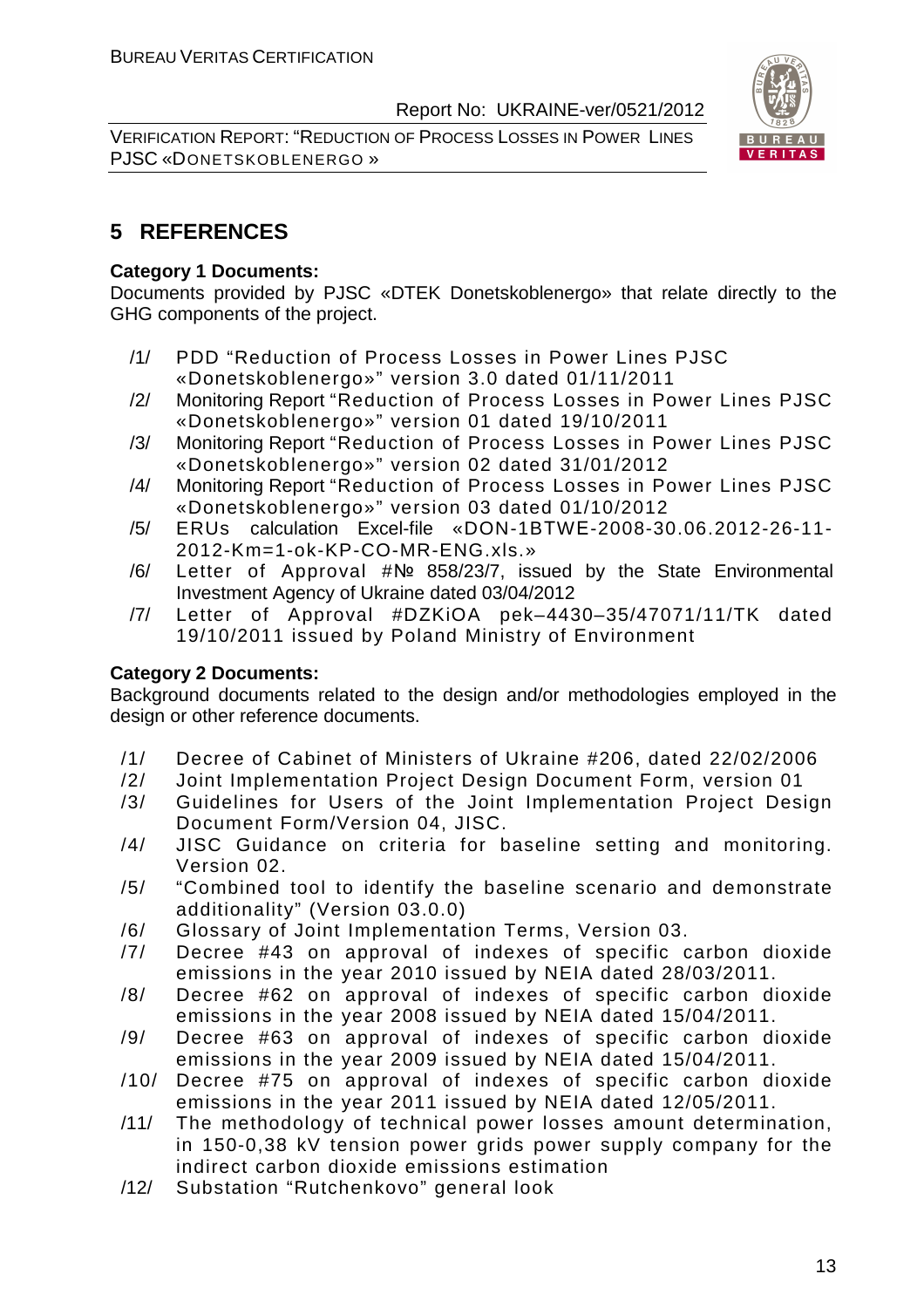

- /13/ Control panel of section I of 6kV of Substation "Rutchenkovo"
- Electricity meter A1805RAL-P4GB-DW-4 #01207585 of substation "Rutchenkovo"
- /15/ Electricity meter А1805RАL-Р4GВ-DW-4 #01207581 of substation "Rutchenkovo"
- /16/ Electricity meter А1805RАL-Р4GВ-DW-4 #01207587 of substation "Rutchenkovo"
- /17/ Electricity meter А1805RАL-Р4GВ-DW-4b #01207577 of substation "Rutchenkovo"
- /18/ Control panel of section II 6kV of substation "Rutchenkovo"
- /19/ Electricity meter А1805RАL-Р4GВ-DW-4 #01207596 of substation "Rutchenkovo"
- /20/ Electricity meter А1805RАL-Р4GВ-DW-4 #01207598 of substation "Rutchenkovo"
- /21/ Electricity meter А1805RАL-Р4GВ-DW-4 #01207582 of substation "Rutchenkovo"
- /22/ Control panel of section III of 6kV of substation "Rutchenkovo"
- /23/ Electricity meter А1805RАL-Р4GВ-DW-4 #01206344 of substation "Rutchenkovo"
- /24/ Electricity meter А1805RАL-Р4GВ-DW-4 #01207588 of substation "Rutchenkovo"
- /25/ Operating journal of substation "Rutchenkovo"
- /26/ Recording journal of orders and warrants of substation "Rutchenkovo"
- /27/ Recording journal of electricity meter indexes, calculation of power consumptions of substation "Rutchenkovo"
- /28/ Passport АІАN.671213.001 SS on transformer current 10U2.1 of 11/05/2010 of substation "Rutchenkovo"
- /29/ Passport АІАN.671213.001 SS on transformer current 10U2.1 of 05/05/2010 of substation "Rutchenkovo"
- /30/ Single-line scheme of normal mode of SS-110kV of substation "Rutchenkovo"
- /31/ Transformer Т №2 of substation "Rutchenkovo"
- /32/ Transformer Т №1 of substation "Rutchenkovo"
- /33/ OJSC "Donetskoblenergo" Informative Counselling Centre general look
- /34/ Regulations of Informative Counselling Centre
- /35/ Photo Stand of devices and equipment for energy recording organization of Informative Counselling Centre
- /36/ Photo Distributive Post (DP) #88 general look
- /37/ Photo Control panel CP #88
- /38/ Photo Section II ТS №1 DP #88
- /39/ Photo Section III ТS №1 DP #88
- /40/ Photo Electricity meter, fabrication #71490 DP #88
- /41/ Photo Electricity meter, fabrication #71487 DP #88
- /42/ Certificate of working standard check #52-03/4796
- /43/ Certificate of working place attestation #64-08-11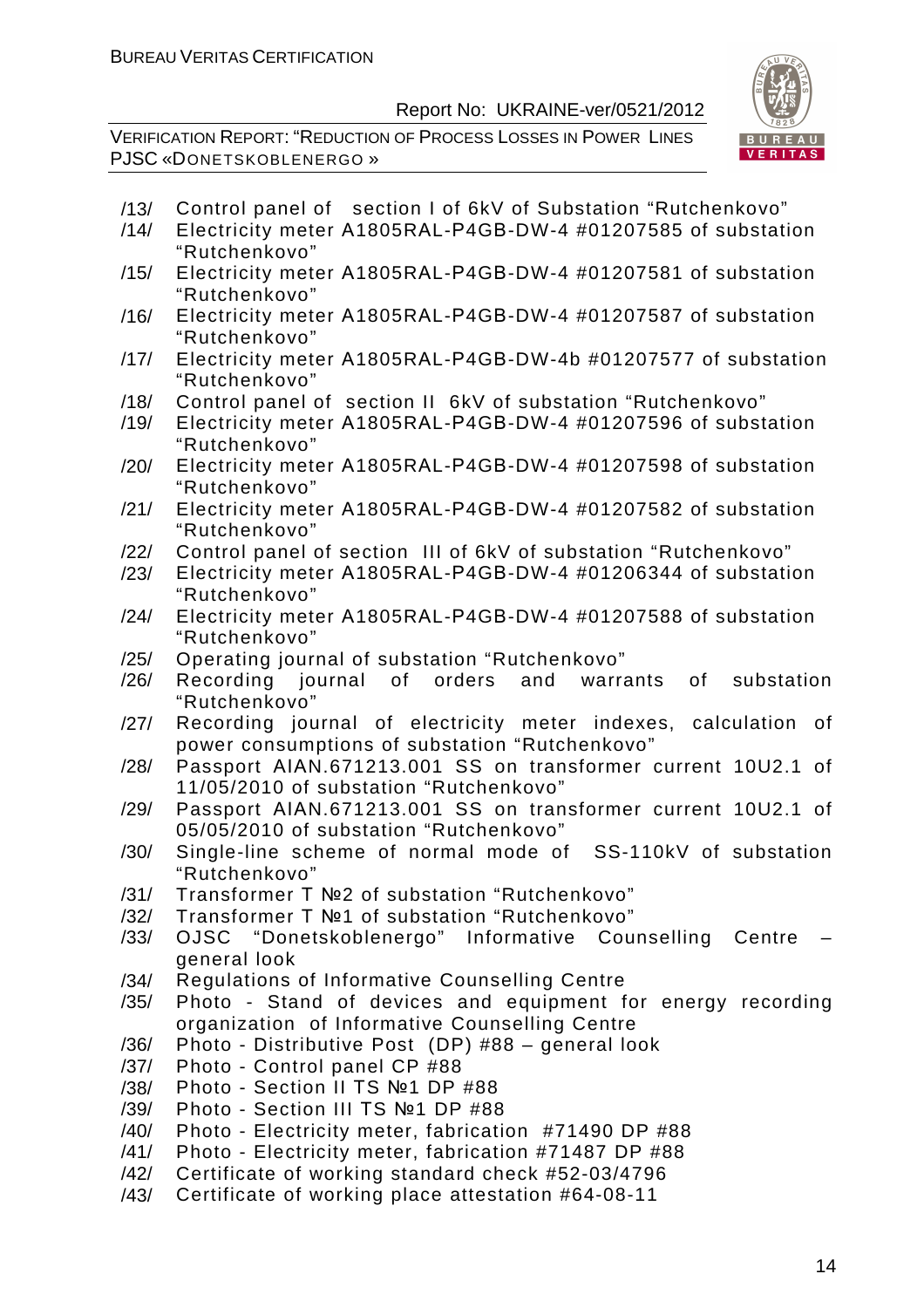

- /44/ Certificate of working standard check #52-03/4795
- /45/ Certificate of working standard check #26
- /46/ Certificate of working standard check #31
- /47/ Journal of result log
- /48/ Record of a.c. electricity meters check of type NІК 2303АRN1Т of 20/09/2011
- /49/ Record of electricity meters check of type А1140RAL-ВW-4P of 16/09/2011
- /50/ Record of a.c. electricity meters check of type ZЕ6803В of 09/09/2011
- /51/ Record of a.c. electricity meters check of type NІК 2301АP3 of 05/09/2011
- /52/ Record of a.c. electricity meters check of type NІК 2303АRК1 of 01/09/2011
- /53/ Record of a three-phase electricity meter check of type СА4Е-5030 fabrication #21596940 of 30/09/2011
- /54/ Record of a.c. electricity meters check of type ZЕ6803V fabrication #67840337 of 09/09/2011
- /55/ Record of a three-phase electricity meter check of type СА4Е-5030 fabrication #05610426 of 30/09/2011
- /56/ Record of a three-phase electricity meter check of type SА4Е-5030 fabrication #05498550 of 30/09/2011
- /57/ Certificate of working standard check #243
- /58/ Certificate of working standard check #30
- /59/ Certificate of working standard check #127
- /60/ Certificate of working standard check #411
- /61/ Certificate of working standard check #27
- /62/ Recording book check-list
- /63/ Methods of balance structure preparation of power in electrical networks of 0,38-150kV analysis of its components and regulation of technical power consumption.
- /64/ Order #757 of 17/12/2003 on approval of "Methods of balance structure preparation of power in electrical networks of 0,38-150kV analysis of its components and regulation of technical power consumption"
- /65/ Balance structure of electric power and technological power consumptions (ТCE) for transferring by electrical networks of 154- 0,38 kV for year 2002.
- /66/ Balance structure of electric power and technological power consumptions (ТCE) for transferring by electrical networks of 154- 0,38 kV for year 2003
- /67/ Balance structure of electric power and technological power consumptions (ТCE) for transferring by electrical networks of 154- 0,38 kV for year 2004
- /68/ Balance structure of electric power and technological power consumptions (ТCE) for transferring by electrical networks of 154- 0,38 kV for year 2005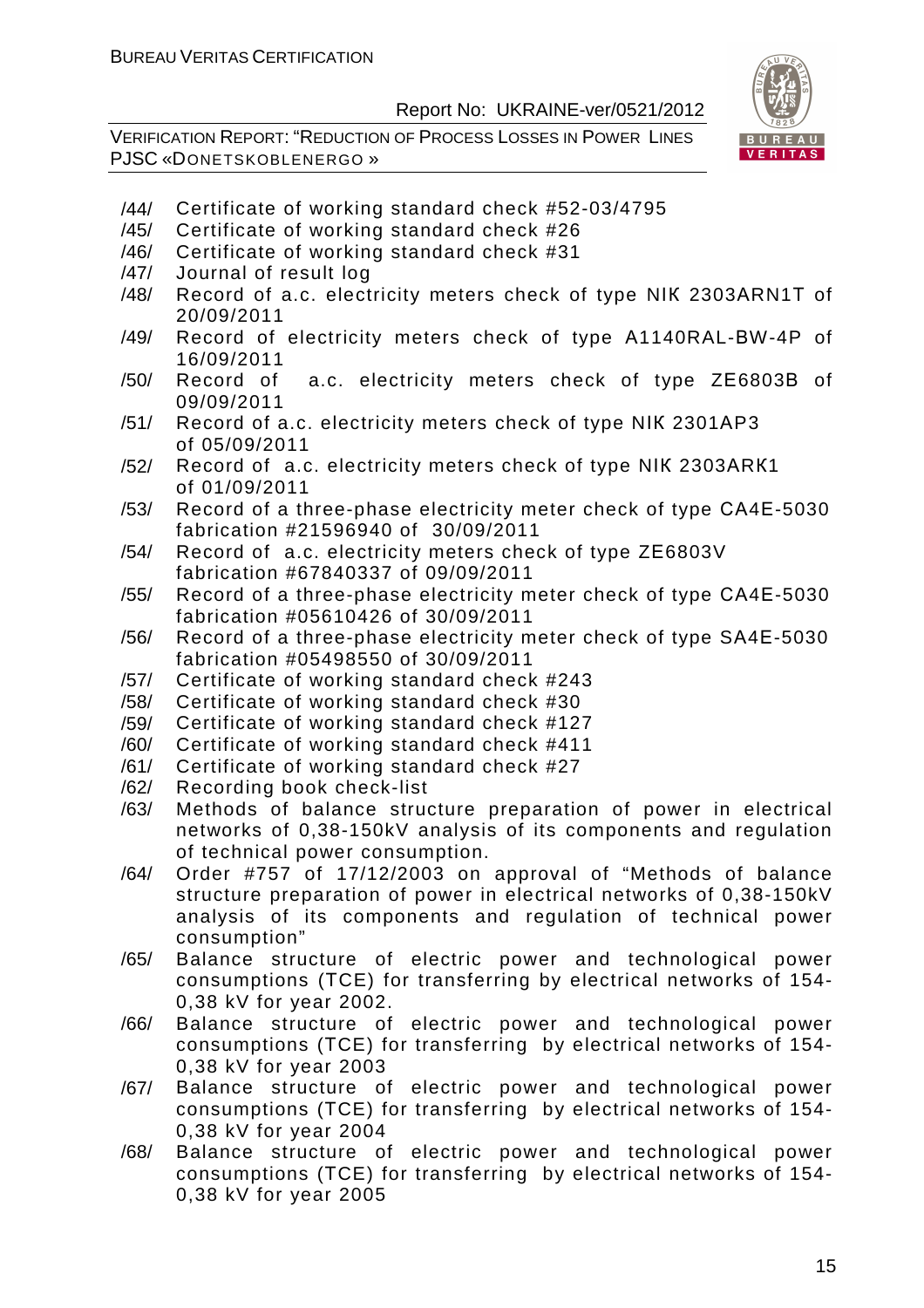

- /69/ Balance structure of electric power and technological power consumptions (ТCE) for transferring by electrical networks of 154- 0,38 kV for year 2006
- /70/ Balance structure of electric power and technological power consumptions (ТCE) for transferring by electrical networks of 154- 0,38 kV for year 2007
- /71/ Balance structure of electric power and technological power consumptions (ТCE) for transferring by electrical networks of 154- 0,38 kV for year 2008
- /72/ Balance structure of electric power and technological power consumptions (ТCE) for transferring by electrical networks of 154- 0,38 kV for year 2009
- /73/ Balance structure of electric power and technological power consumptions (ТCE) for transferring by electrical networks of 154- 0,38 kV for year 2010
- /74/ Balance of electrical and power energy and calculating of technical-economic indexes for 12 months of year 2010
- /75/ Balance of electrical and power energy and calculating of technical-economic indexes for 12 months of year 2009
- /76/ Balance of electrical and power energy and calculating of technical-economic indexes for 12 months of year 2008
- /77/ Training plan for staff for 2010
- /78/ Geographical scheme of a network of 35-110kV of Donetsk region
- /79/ Geographical scheme of a network of 110-750kV Donetsk region
- /80/ Electricity supply agreement #4401 of 21/08/2008
- $/81/$  Control of electricity meter exploitation of type ZE6803V
- /82/ Electricity supply agreement #4385 of 06/05/2008
- /83/ Schedule of indexes recording of electricity power of 06/05/2008
- /84/ Annex #1 to Electricity supply agreement #4385 of 06/05/2008
- /85/ Annex #1 to Electricity supply agreement #4385 of 06/05/2008
- /86/ Electricity supply agreement #4559 of 01/12/2009
- /87/ Form 67 energy for 2008
- /88/ Form 67 energy for 2009
- /89/ Form 67 energy for 2010
- /90/ Form 67 energy for 2011
- /91/ Form 68 energy for 2008
- /92/ Form 68 energy for 2009
- /93/ Form 68 energy for 2010
- /94/ Form 68 energy for 2011
- /95/ Annex №1 to Electricity supply agreement #4559 of 01/12/2009
- /96/ Annex №2 to Electricity supply agreement #4559 of 01/12/2009
- /97/ Service rendering agreement of 10/06/2009
- /98/ Recording journal of meters of subscriber service of Gorlivska RЕМ for year 2009
- /99/ Recording journal of meters of subscriber service of Gorlivska RЕМ for year 2010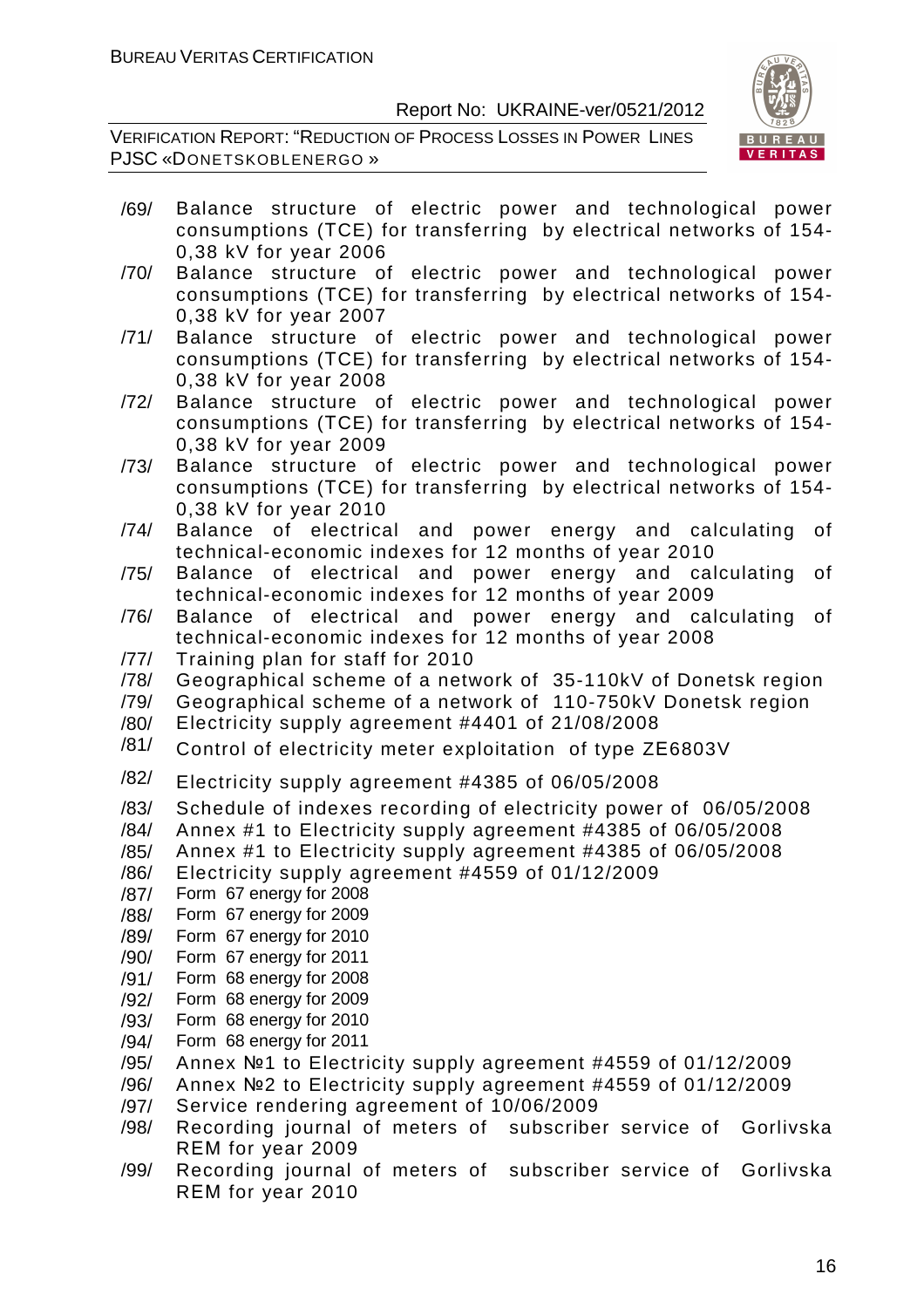VERIFICATION REPORT: "REDUCTION OF PROCESS LOSSES IN POWER LINES PJSC «DONETSKOBLENERGO »



- /100/ Recording journal #2 of meters of subscriber service of Gorlivska RЕМ for year 2008
- /101/ Order on replacement of an electricity meter of 11/02/2010
- /102/ Certificate about reception of the meter NІК2102-02 fabrication #0195857
- /103/ Act of preservation of a closed complex registration of electrical power #016003109 of 11/02/2010
- /104/ Order about replacement of an electricity meter of 27/02/2009
- /105/ Act of preservation of a closed complex registration of electrical power 27/02/2009
- /106/ Certificate of reception of the meter NІК2102-02 fabrication #1180233 of 11/02/2009
- /107/ Task of the production works of removing and installing a singlephase electricity meters of 31/01/2008
- /108/ Order about replacement of an electricity meter of 31/01/2008
- /109/ Certificate of acceptance and commissioning of a single-phase electricity meter fabrication #445885 of 05/12/2007
- /110/ Act of a recording control #163290 of 29/09/2009
- /111/ Act of a recording control #163346 of 28/09/2009
- /112/ Act of a recording control #302029 of 23/09/2009
- /113/ Act of a recording control #302037 of 21/09/2009
- /114/ Act of a recording control #172989 of 18/09/2009
- /115/ Act of a control index recording of electricity meter of 18/09/2009
- /116/ Journal of a control recording for October, 2010
- /117/ Corporative newspaper OJSC "Donetskoblenergo" November 2008
- /118/ Corporative newspaper OJSC "Donetskoblenergo" March 2009
- /119/ Corporative newspaper OJSC "Donetskoblenergo" April 2009
- /120/ Corporative newspaper OJSC "Donetskoblenergo" January 2008.
- /121/ License #500373 Series АG for electrical power transferring by local electrical networks
- /122/ License #500372 Series АG for electrical power supply by regulated tariffs
- /123/ License #220560 Series АB for electrical power transferring by local electrical networks
- /124/ License #220561 Series АB for electrical power supply by regulated tariffs
- /125/ Report on atmospheric air protection for year 2008
- /126/ The requirement of violations of environmental Law of 17/09/2008
- /127/ Report on atmospheric air protection for year 2009
- /128/ Report on atmospheric air protection for year 2010
- /129/ Waste management for 2012
- /130/ Act of environmental regulation check of 21/07/2010

#### **Persons interviewed:**

List persons interviewed during the verification or persons that contributed with other information that are not included in the documents listed above.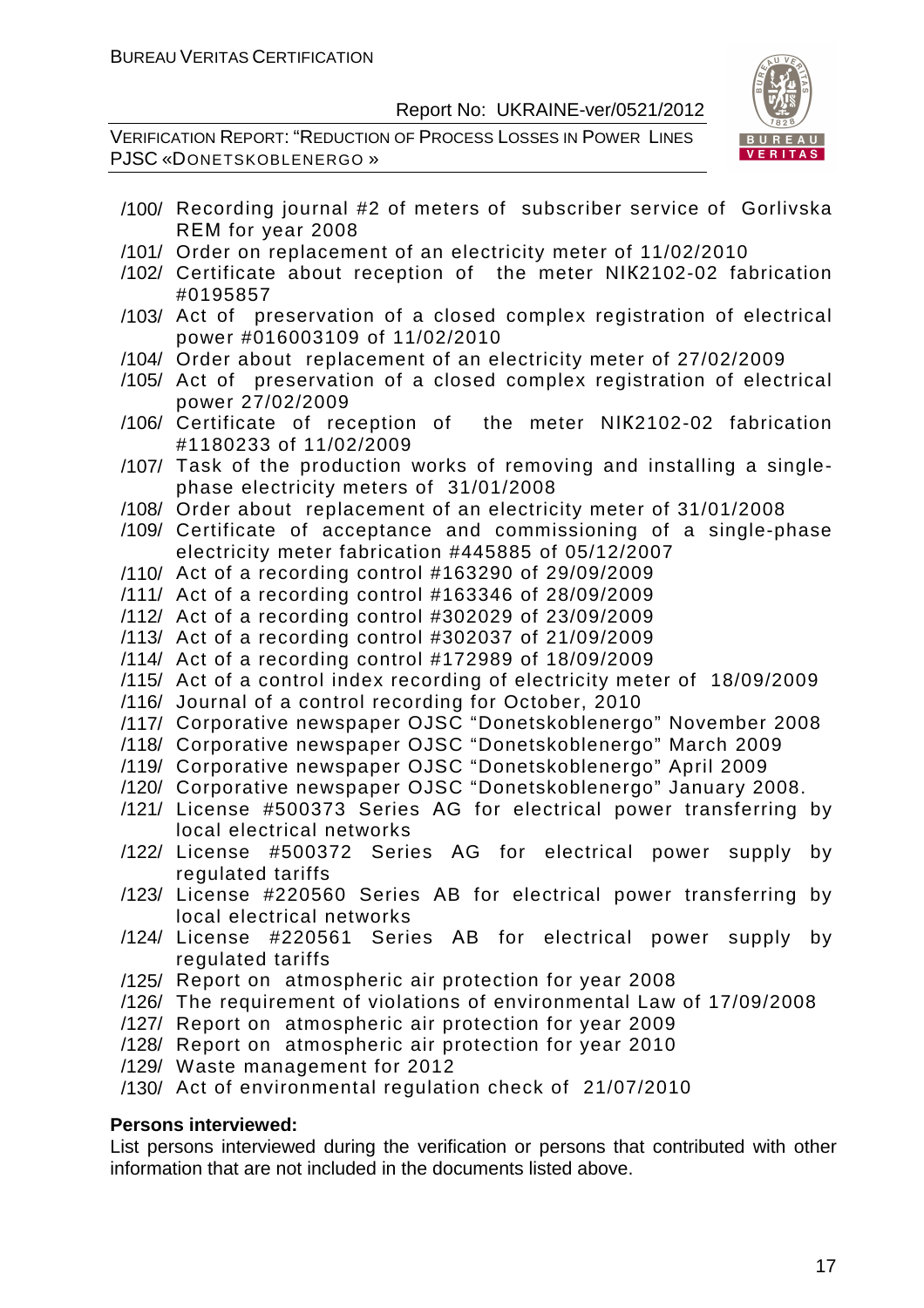

- /1/ Alyoshyn N.S. Technical Director
- /2/ Kozhuharj O.V Technical Director assistant
- /3/ Trygub V.O. Main Engineer for energy sales
- /4/ Kalmykova M.N. Director's assistant of Manufacturing Technical Services
- /5/ Shapovalov N.L. Head of Manufacturing Services
- /6/ Malzev О.S. Head of Substations' Group
- /7/ Philipova О.Y. Electrician of Ruchenkovska Substation
- /8/ Zhukov D.V. Head of Donetsk Electrical Networks
- /9/ Gunkin Y.V. Head of Informative Counselling Center
- /10/ Smirnyi А.Y. Main Engineer of Donetsk Electrical Networks
- /11/ Medvediva V.D. I-st category craftsman
- /12/ Shtakina О.S. Head's assistant RЕМ for sales
- /13/ Roman Prots representative of "ЕЕS" Ltd.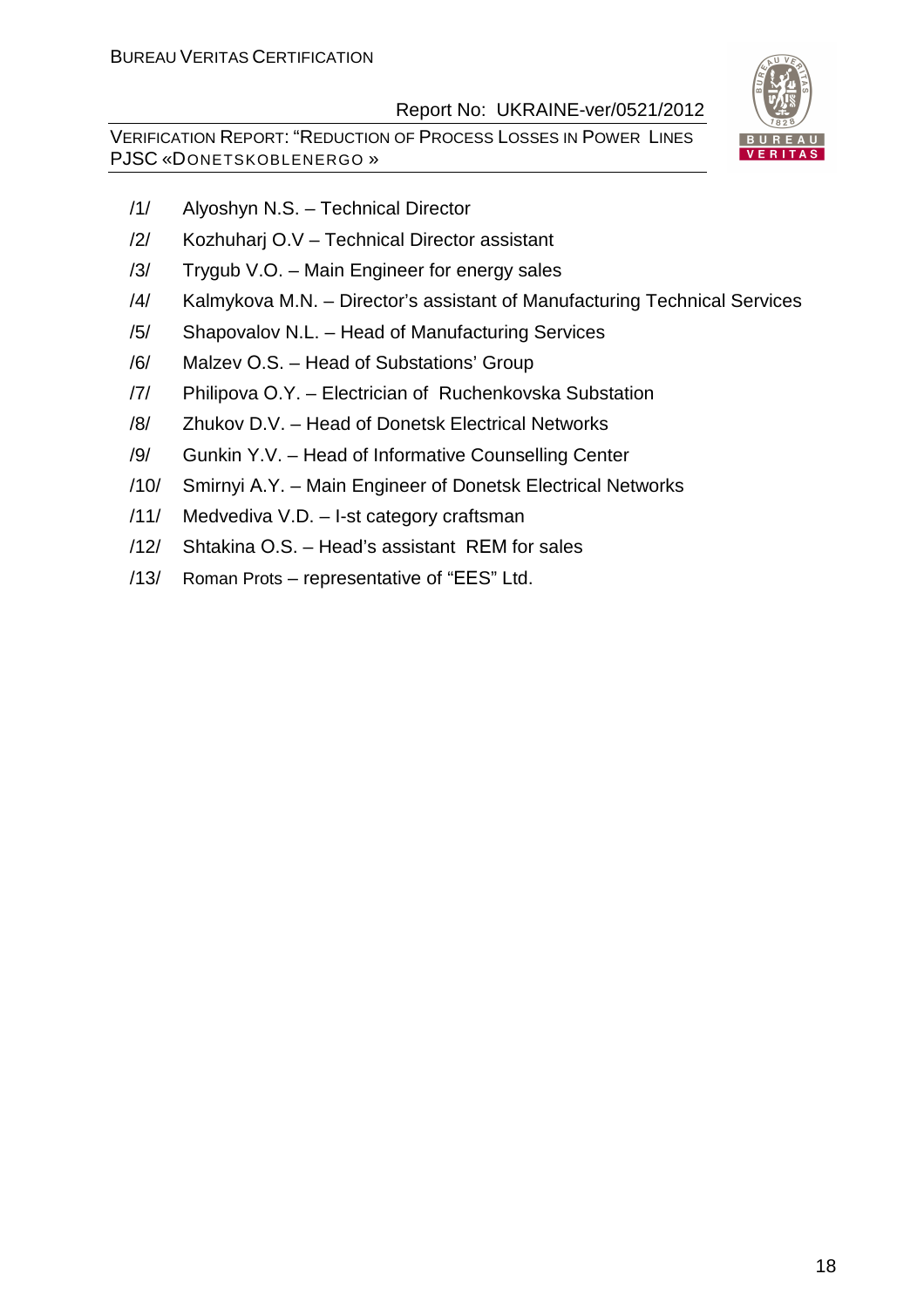#### VERIFICATION REPORT: "REDUCTION OF PROCESS LOSSES IN POWER LINES PJSC «DONETSKOBLENERGO » APPENDIX A: VERIFICATION PROTOCOL



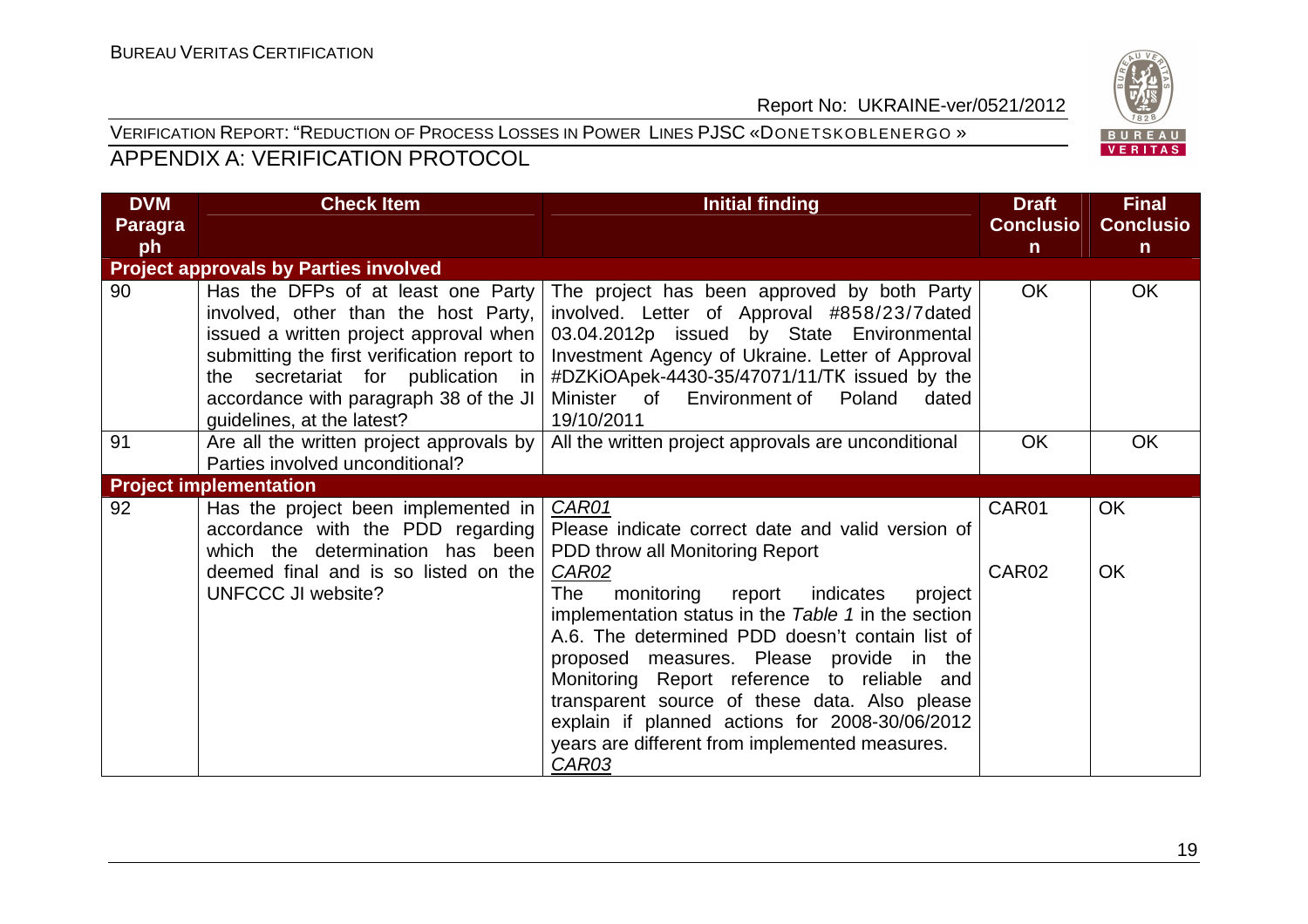

|                                    | VERIFICATION REPORT: "REDUCTION OF PROCESS LOSSES IN POWER LINES PJSC «DONETSKOBLENERGO »<br>BUREAU                                                                                                                                                                                                                                                                     |                                                                                                                                                                                            |                                                  |                                                  |  |
|------------------------------------|-------------------------------------------------------------------------------------------------------------------------------------------------------------------------------------------------------------------------------------------------------------------------------------------------------------------------------------------------------------------------|--------------------------------------------------------------------------------------------------------------------------------------------------------------------------------------------|--------------------------------------------------|--------------------------------------------------|--|
| <b>DVM</b><br><b>Paragra</b><br>ph | <b>Check Item</b>                                                                                                                                                                                                                                                                                                                                                       | <b>Initial finding</b>                                                                                                                                                                     | <b>Draft</b><br><b>Conclusio</b><br>$\mathsf{n}$ | <b>Final</b><br><b>Conclusio</b><br>$\mathsf{n}$ |  |
|                                    |                                                                                                                                                                                                                                                                                                                                                                         | Please provide an explanation of the difference<br>between the number of reduction units as<br>indicated in the PDD and monitoring report for the<br>reporting period                      |                                                  |                                                  |  |
| 93                                 | What is the status of operation of the<br>project during the monitoring period?                                                                                                                                                                                                                                                                                         | The project equipment is in operation during the<br>monitoring period.                                                                                                                     | OK                                               | <b>OK</b>                                        |  |
|                                    | <b>Compliance with monitoring plan</b>                                                                                                                                                                                                                                                                                                                                  |                                                                                                                                                                                            |                                                  |                                                  |  |
| 94                                 | Did the monitoring occur in accordance<br>with the monitoring plan included in the<br>PDD regarding which the determination<br>has been deemed final and is so listed<br>on the UNFCCC JI website?                                                                                                                                                                      | The monitoring has been occurred in accordance<br>with the monitoring plan provided in the PDD<br>which the determination has been deemed final<br>and is available on the UNFCCC website. | <b>OK</b>                                        | <b>OK</b>                                        |  |
| 95(a)                              | For calculating the emission reductions<br>or enhancements of net removals, were<br>key factors, e.g. those listed in 23 (b)<br>(i)-(vii) above, influencing the baseline<br>emissions or net removals and the<br>activity level of the project and the<br>emissions or removals as well as risks<br>associated with the project taken into<br>account, as appropriate? | Key factors influencing the baseline emissions and<br>risks associated with the project activity level have<br>been taken into account for emission reduction<br>calculation.              | <b>OK</b>                                        | <b>OK</b>                                        |  |
| 95(b)                              | Are data sources used for calculating<br>emission reductions or enhancements<br>of net removals clearly identified,<br>reliable and transparent?                                                                                                                                                                                                                        | <b>CAR04</b><br>Please provide to AIE next sources to prove<br>calculations reliability:<br>- the number of residential consumers<br>- the number of single and three phase electricity    | CAR04                                            | <b>OK</b>                                        |  |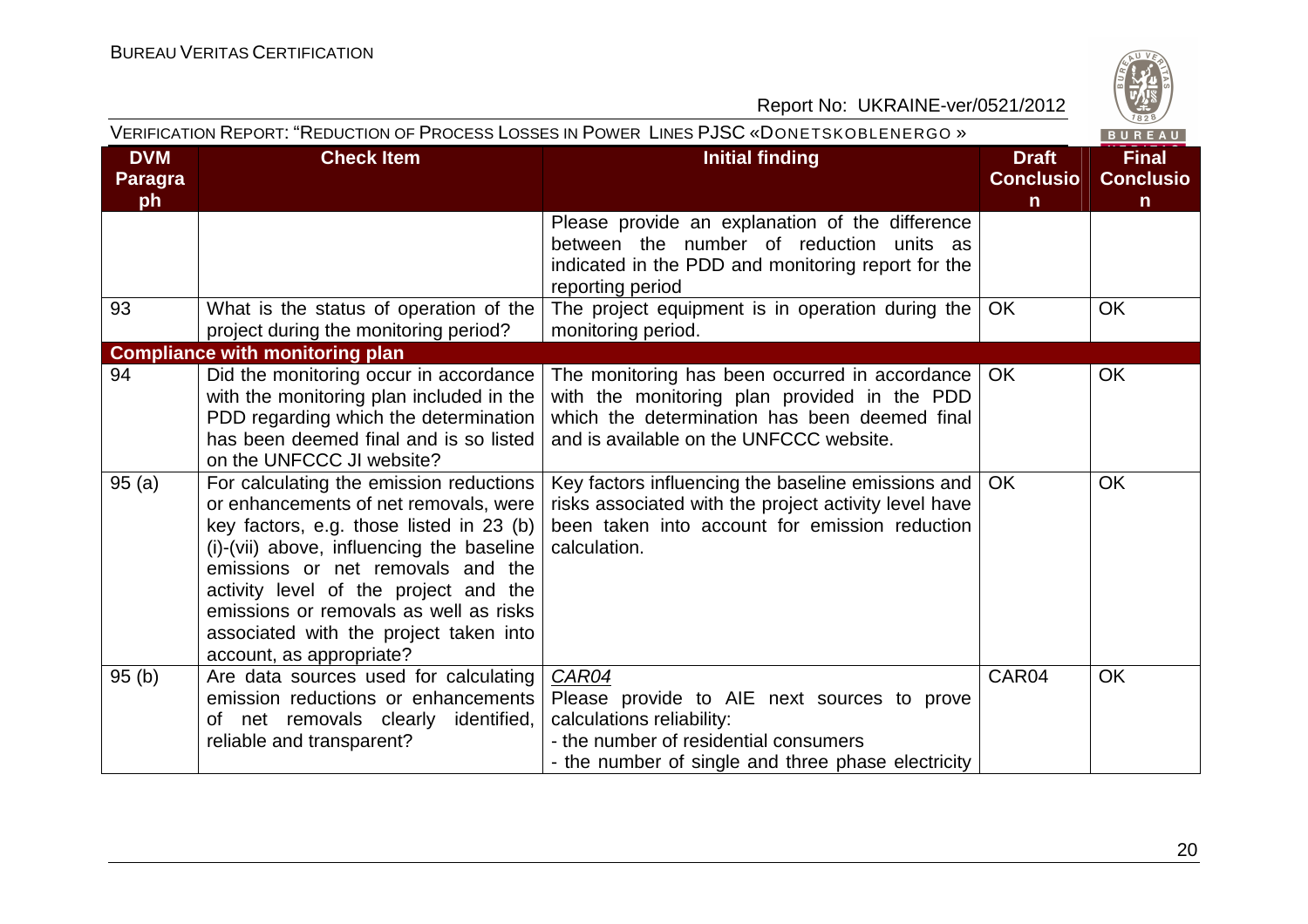|                             | VERIFICATION REPORT: "REDUCTION OF PROCESS LOSSES IN POWER LINES PJSC «DONETSKOBLENERGO »<br>BUREAU                                                                                                                                                                                                        |                                                                                                                                                                                                                             |                                                  |                                                  |  |
|-----------------------------|------------------------------------------------------------------------------------------------------------------------------------------------------------------------------------------------------------------------------------------------------------------------------------------------------------|-----------------------------------------------------------------------------------------------------------------------------------------------------------------------------------------------------------------------------|--------------------------------------------------|--------------------------------------------------|--|
| <b>DVM</b><br>Paragra<br>ph | <b>Check Item</b>                                                                                                                                                                                                                                                                                          | <b>Initial finding</b>                                                                                                                                                                                                      | <b>Draft</b><br><b>Conclusio</b><br>$\mathsf{n}$ | <b>Final</b><br><b>Conclusio</b><br>$\mathsf{n}$ |  |
|                             |                                                                                                                                                                                                                                                                                                            | meters<br>- the number of electricity meters with different<br>accuracy<br>- the number of induction and electricity meters                                                                                                 |                                                  |                                                  |  |
| 95(c)                       | Are emission factors, including default<br>emission factors, if used for calculating<br>emission<br>reductions<br>the<br>or<br>enhancements<br>of net<br>removals,<br>carefully<br>balancing<br>selected<br>by<br>and reasonableness, and<br>accuracy<br>appropriately justified of the choice?            | Emission factor for electric power transmission is<br>used for emission reduction calculation. Value of<br>Emission factor is accepted from year to year by<br>National<br>Environmental<br>Investment<br>Agency<br>Orders. | <b>OK</b>                                        | <b>OK</b>                                        |  |
| 95(d)                       | the<br>calculation<br><b>of</b><br>emission<br>ls.<br>reductions or enhancements of net<br>removals<br>based<br>conservative<br>on<br>assumptions and the most plausible<br>scenarios in a transparent manner?                                                                                             | The calculation of emission reductions is based on<br>conservative assumptions and the most plausible<br>scenarios in a transparent manner.                                                                                 | <b>OK</b>                                        | <b>OK</b>                                        |  |
|                             | <b>Applicable to JI SSC projects only</b>                                                                                                                                                                                                                                                                  |                                                                                                                                                                                                                             |                                                  |                                                  |  |
| 96                          | Is the relevant threshold to be classified<br>as JI SSC project not exceeded during<br>the monitoring period on an annual<br>average basis?<br>If the threshold is exceeded, is the<br>maximum emission reduction level<br>estimated in the PDD for the JI SSC<br>project or the bundle for the monitoring | Not applicable                                                                                                                                                                                                              | <b>Not</b><br>applicable                         | <b>Not</b><br>applicable                         |  |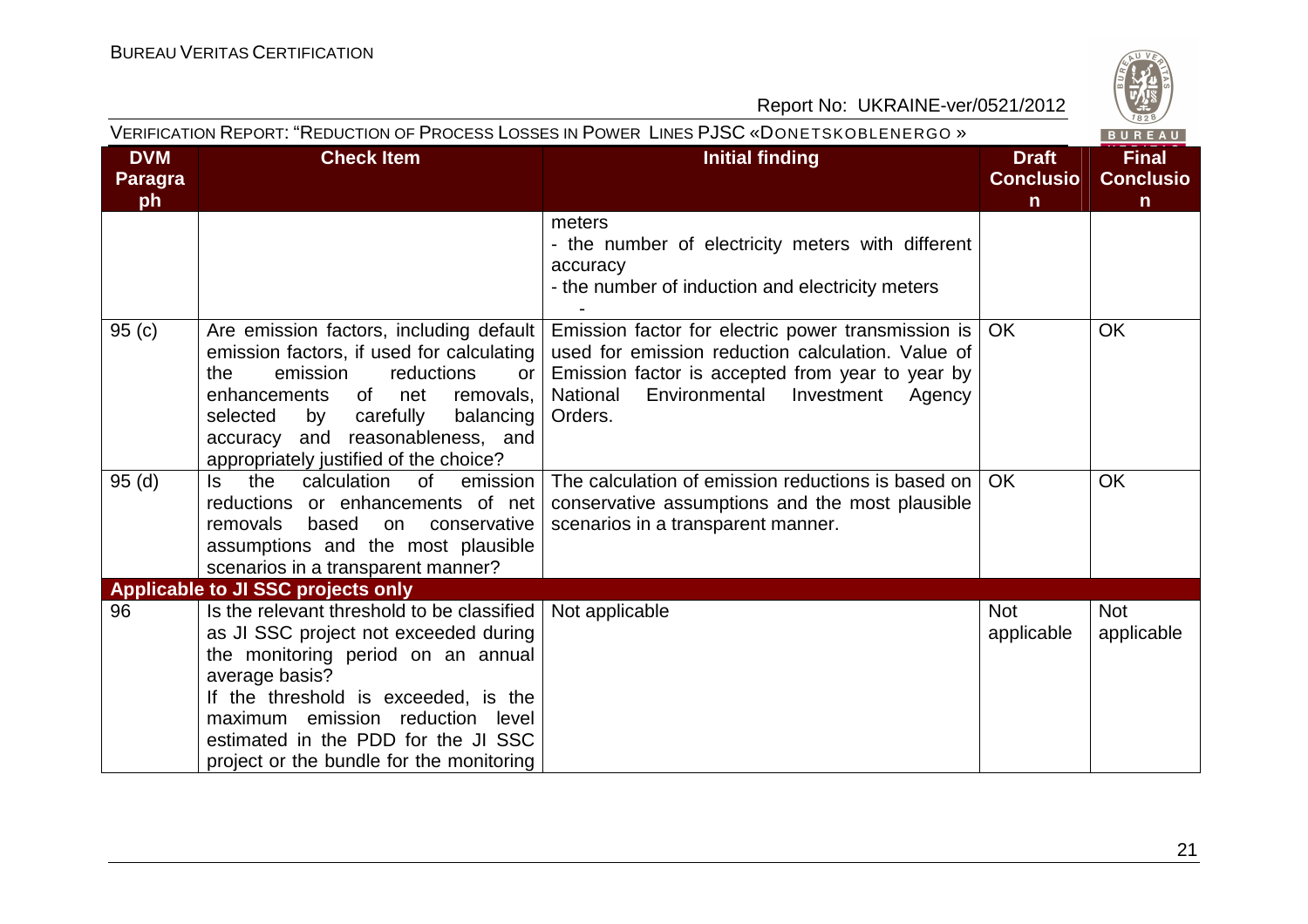

|                                    | VERIFICATION REPORT: "REDUCTION OF PROCESS LOSSES IN POWER LINES PJSC «DONETSKOBLENERGO »<br>BUREAU |                                                                                       |                                                  |                                                  |  |
|------------------------------------|-----------------------------------------------------------------------------------------------------|---------------------------------------------------------------------------------------|--------------------------------------------------|--------------------------------------------------|--|
| <b>DVM</b><br><b>Paragra</b><br>ph | <b>Check Item</b>                                                                                   | <b>Initial finding</b>                                                                | <b>Draft</b><br><b>Conclusio</b><br>$\mathsf{n}$ | <b>Final</b><br><b>Conclusio</b><br>$\mathsf{n}$ |  |
|                                    | period determined?                                                                                  |                                                                                       |                                                  |                                                  |  |
|                                    | Applicable to bundled JI SSC projects only                                                          |                                                                                       |                                                  |                                                  |  |
| 97(a)                              | Has the composition of the bundle not Not applicable                                                |                                                                                       | <b>Not</b>                                       | <b>Not</b>                                       |  |
|                                    | changed from that is stated in F-JI-<br><b>SSCBUNDLE?</b>                                           |                                                                                       | applicable                                       | applicable                                       |  |
| 97(b)                              | If the determination was conducted on                                                               | Not applicable                                                                        | <b>Not</b>                                       | <b>Not</b>                                       |  |
|                                    | the basis of an overall monitoring plan,                                                            |                                                                                       | applicable                                       | applicable                                       |  |
|                                    | have the project participants submitted                                                             |                                                                                       |                                                  |                                                  |  |
|                                    | a common monitoring report?                                                                         |                                                                                       |                                                  |                                                  |  |
| 98                                 | If the monitoring is based on $a \mid Not$ applicable<br>monitoring<br>plan that provides for       |                                                                                       | <b>Not</b>                                       | <b>Not</b>                                       |  |
|                                    | overlapping monitoring periods, are the                                                             |                                                                                       | applicable                                       | applicable                                       |  |
|                                    | monitoring periods per component of                                                                 |                                                                                       |                                                  |                                                  |  |
|                                    | the project clearly specified in the                                                                |                                                                                       |                                                  |                                                  |  |
|                                    | monitoring report?                                                                                  |                                                                                       |                                                  |                                                  |  |
|                                    | Do the monitoring periods not overlap                                                               |                                                                                       |                                                  |                                                  |  |
|                                    | with those for which verifications were                                                             |                                                                                       |                                                  |                                                  |  |
|                                    | already deemed final in the past?                                                                   |                                                                                       |                                                  |                                                  |  |
|                                    | <b>Revision of monitoring plan</b>                                                                  |                                                                                       |                                                  |                                                  |  |
|                                    | Applicable only if monitoring plan is revised by project participant                                |                                                                                       |                                                  |                                                  |  |
| 99(a)                              |                                                                                                     | Did the project participants provide an   The monitoring plan has not been revised by | <b>Not</b>                                       | <b>Not</b>                                       |  |
|                                    | the<br>appropriate<br>justification<br>for                                                          | project participants                                                                  | applicable                                       | applicable                                       |  |
|                                    | proposed revision?                                                                                  |                                                                                       |                                                  |                                                  |  |
| 99(b)                              | Does the proposed revision improve Not applicable                                                   |                                                                                       | <b>Not</b>                                       | <b>Not</b>                                       |  |
|                                    | the accuracy and/or applicability of<br>information collected compared to the                       |                                                                                       | applicable                                       | applicable                                       |  |
|                                    |                                                                                                     |                                                                                       |                                                  |                                                  |  |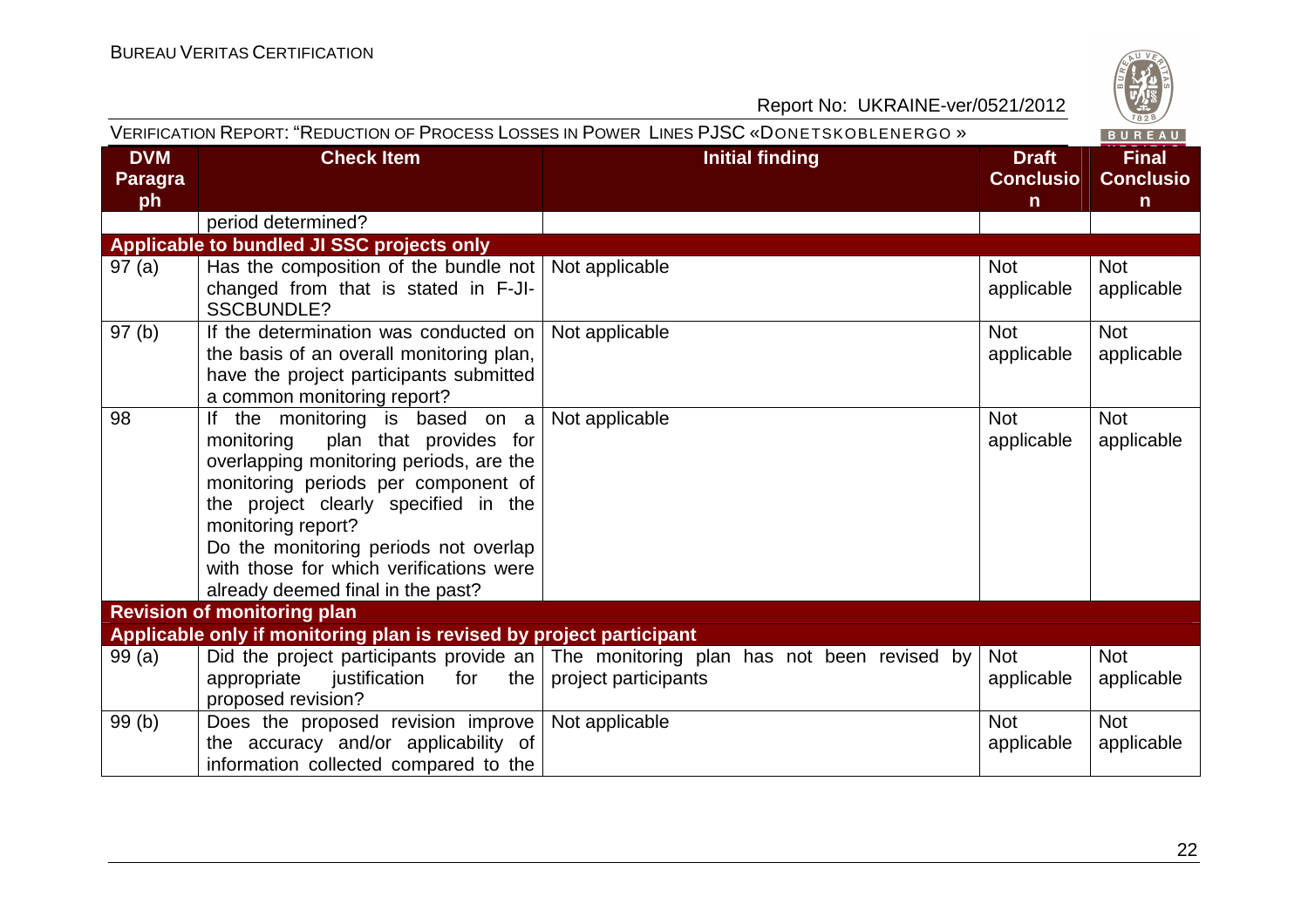

|                                    | VERIFICATION REPORT: "REDUCTION OF PROCESS LOSSES IN POWER LINES PJSC «DONETSKOBLENERGO »<br>BUREAU                                                                                |                                                                                                                                                                                                                                                                                                     |                                                  |                                                  |  |  |
|------------------------------------|------------------------------------------------------------------------------------------------------------------------------------------------------------------------------------|-----------------------------------------------------------------------------------------------------------------------------------------------------------------------------------------------------------------------------------------------------------------------------------------------------|--------------------------------------------------|--------------------------------------------------|--|--|
| <b>DVM</b><br><b>Paragra</b><br>ph | <b>Check Item</b>                                                                                                                                                                  | <b>Initial finding</b>                                                                                                                                                                                                                                                                              | <b>Draft</b><br><b>Conclusio</b><br>$\mathsf{n}$ | <b>Final</b><br><b>Conclusio</b><br>$\mathsf{n}$ |  |  |
|                                    | without<br>monitoring<br>plan<br>original<br>changing conformity with the relevant<br>regulations<br>for<br>the<br>rules<br>and<br>establishment of monitoring plans?              |                                                                                                                                                                                                                                                                                                     |                                                  |                                                  |  |  |
| <b>Data management</b>             |                                                                                                                                                                                    |                                                                                                                                                                                                                                                                                                     |                                                  |                                                  |  |  |
| 101 $(a)$                          | Is the implementation of data collection  <br>procedures in accordance with the<br>monitoring plan, including the quality<br>control<br>and<br>quality<br>assurance<br>procedures? | The implementation of data collection procedures   CAR05<br>are in accordance with the monitoring plan<br>contains in the determined PDD.<br>CAR05<br>Please provide in the section C.1 transparent<br>scheme of data collection with indication of<br>monitored parameters and responsible persons |                                                  | <b>OK</b>                                        |  |  |
| 101(b)                             | Is the function of the<br>monitoring<br>its calibration<br>equipment, including<br>status, is in order?                                                                            | The function of monitoring equipment including its<br>calibration status is in order. Electric measuring<br>equipment are calibrated by State Enterprise<br>"Donetskstandartmetrologiya" under<br>approved<br>plan                                                                                  | <b>OK</b>                                        | <b>OK</b>                                        |  |  |
| 101 (c)                            | Are the evidence and records used for<br>monitoring<br>the<br>maintained<br>in a<br>traceable manner?                                                                              | The evidences and records are used for the<br>monitoring maintained in a traceable manner.                                                                                                                                                                                                          | <b>OK</b>                                        | <b>OK</b>                                        |  |  |
| $101$ (d)                          | Is the data collection and management<br>system for the project in accordance<br>with the monitoring plan?                                                                         | CAR06<br>Please indicate that the data monitored and<br>required to ERUs calculation will be kept two years<br>after the last ERUs transfer. Also please provide to<br>AIE relevant order                                                                                                           | CAR06                                            | <b>OK</b>                                        |  |  |
|                                    | Verification regarding programs of activities (additional elements for assessment)                                                                                                 |                                                                                                                                                                                                                                                                                                     |                                                  |                                                  |  |  |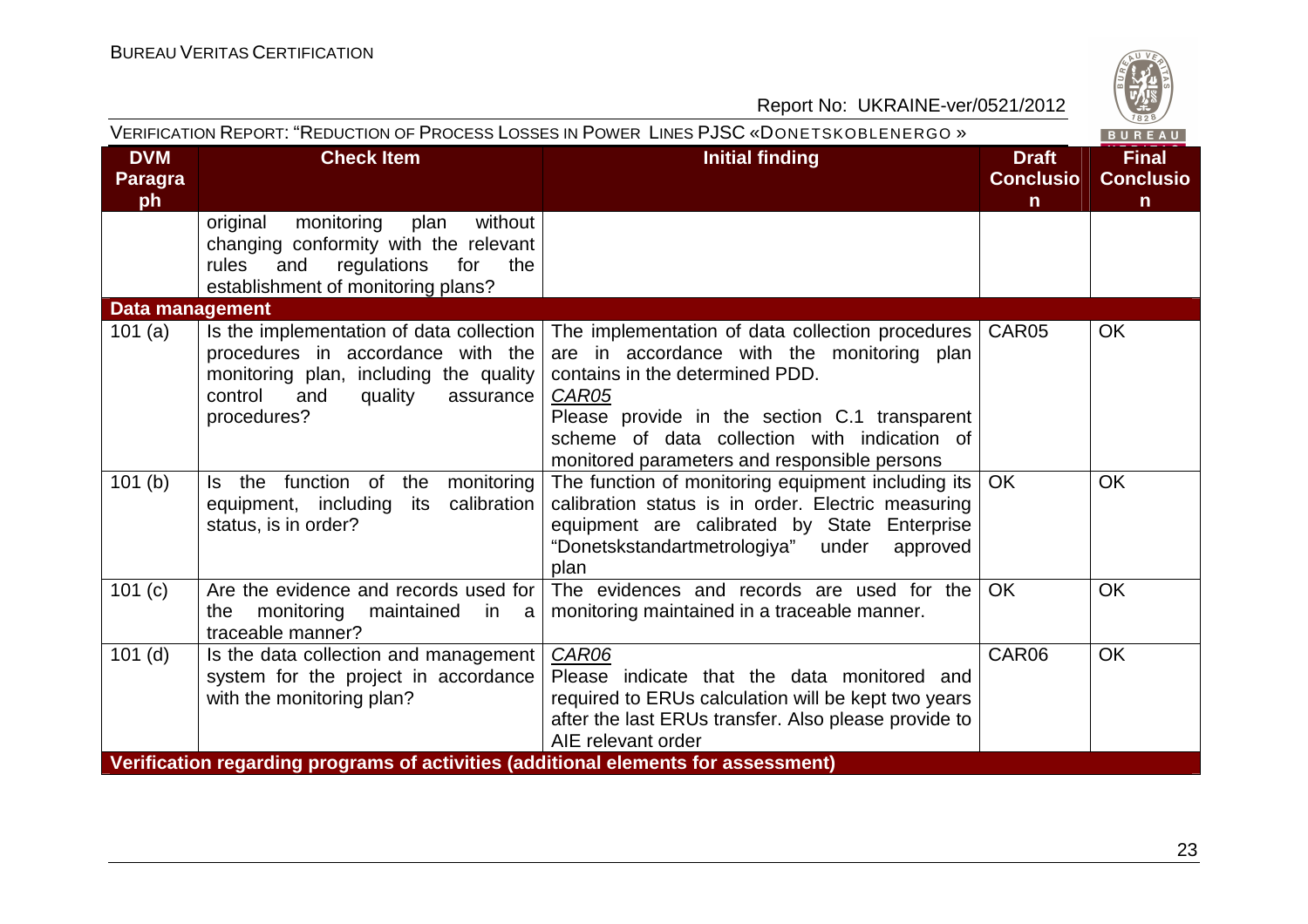

| VERIFICATION REPORT: "REDUCTION OF PROCESS LOSSES IN POWER LINES PJSC «DONETSKOBLENERGO» |  |  |
|------------------------------------------------------------------------------------------|--|--|
|                                                                                          |  |  |

| <b>DVM</b>     | <b>Check Item</b>                        | <b>Initial finding</b> | <b>Draft</b>     | <b>Final</b>     |
|----------------|------------------------------------------|------------------------|------------------|------------------|
| <b>Paragra</b> |                                          |                        | <b>Conclusio</b> | <b>Conclusio</b> |
| ph             |                                          |                        | n                | $\mathsf{n}$     |
| 102            | Is any JPA that has not been added to    | Not applicable         | <b>Not</b>       | <b>Not</b>       |
|                | the JI PoA not verified?                 |                        | applicable       | applicable       |
| 103            | Is the verification based on the         | Not applicable         | <b>Not</b>       | <b>Not</b>       |
|                | monitoring reports of all JPAs to be     |                        | applicable       | applicable       |
|                | verified?                                |                        |                  |                  |
| 103            | Does the verification ensure<br>the      | Not applicable         | <b>Not</b>       | <b>Not</b>       |
|                | accuracy and conservativeness of the     |                        | applicable       | applicable       |
|                | emission reductions or enhancements      |                        |                  |                  |
|                | of removals generated by each JPA?       |                        |                  |                  |
| 104            | Does the monitoring period not overlap   | Not applicable         | <b>Not</b>       | <b>Not</b>       |
|                | with previous monitoring periods?        |                        | applicable       | applicable       |
| 105            | If the AIE learns of an erroneously      | Not applicable         | <b>Not</b>       | <b>Not</b>       |
|                | included JPA, has the AIE informed the   |                        | applicable       | applicable       |
|                | JISC of its findings in writing?         |                        |                  |                  |
|                | Applicable to sample-based approach only |                        |                  |                  |
| 106            | Does the sampling plan prepared by       | Not applicable         | <b>Not</b>       | Not              |
|                | the AIE:                                 |                        | applicable       | applicable       |
|                | (a) Describe its sample selection,       |                        |                  |                  |
|                | taking into                              |                        |                  |                  |
|                | account that:                            |                        |                  |                  |
|                | (i) For each verification that uses a    |                        |                  |                  |
|                | sample-based approach, the sample        |                        |                  |                  |
|                | shall<br>be<br>sufficiently<br>selection |                        |                  |                  |
|                | representative of the JPAs in the JI     |                        |                  |                  |
|                | PoA such extrapolation to all JPAs       |                        |                  |                  |
|                | identified for that verification is      |                        |                  |                  |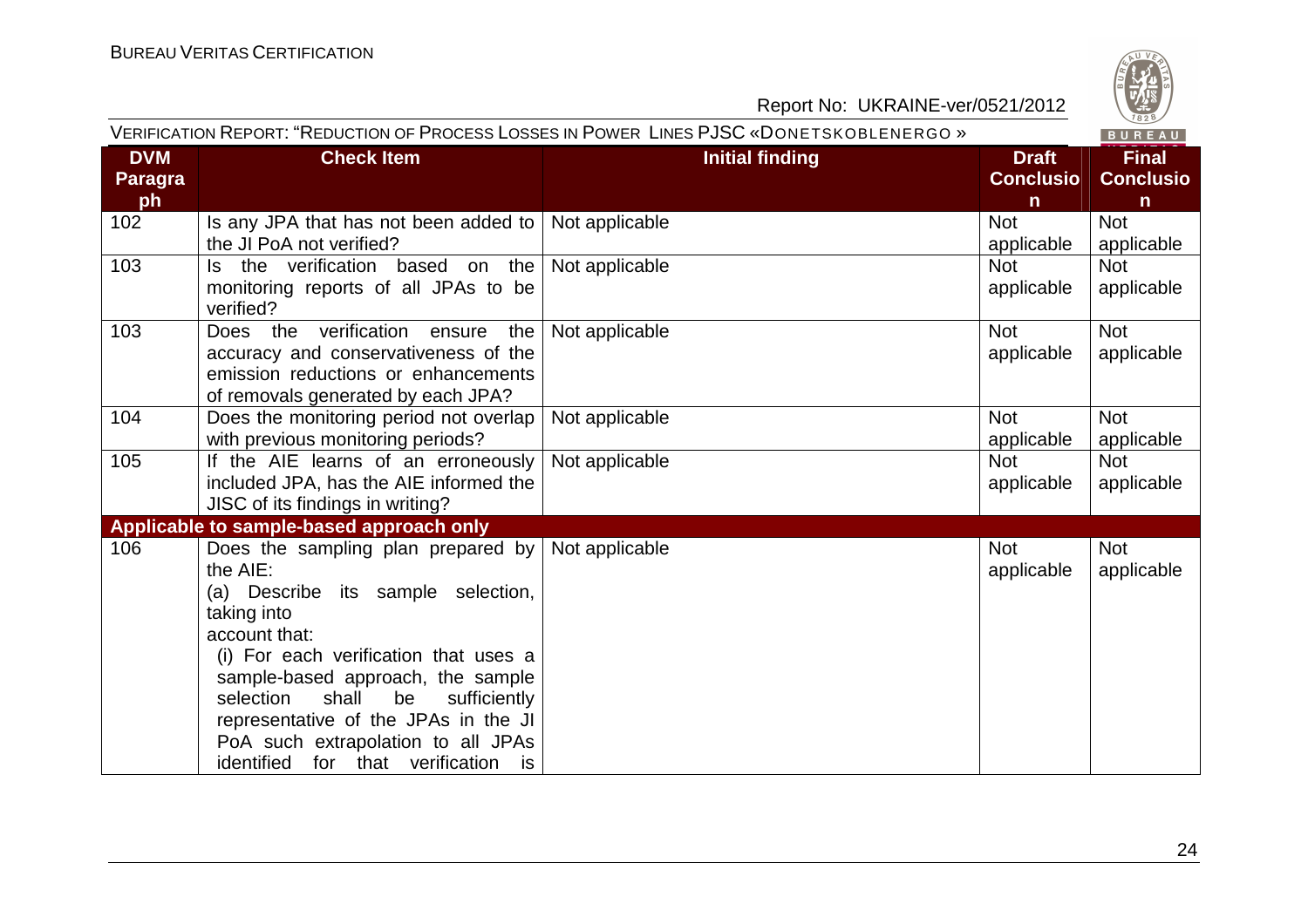

|  | VERIFICATION REPORT: "REDUCTION OF PROCESS LOSSES IN POWER LINES PJSC «DONETSKOBLENERGO» |
|--|------------------------------------------------------------------------------------------|
|  |                                                                                          |

| <b>DVM</b><br><b>Paragra</b><br>ph | <b>Check Item</b>                                                                                                                                                                                                                                                                                                                                                                                                                                                                                                                                                   | <b>Initial finding</b> | <b>Draft</b><br><b>Conclusio</b><br>$\mathsf{n}$ | <b>Final</b><br><b>Conclusio</b><br>$\mathsf{n}$ |
|------------------------------------|---------------------------------------------------------------------------------------------------------------------------------------------------------------------------------------------------------------------------------------------------------------------------------------------------------------------------------------------------------------------------------------------------------------------------------------------------------------------------------------------------------------------------------------------------------------------|------------------------|--------------------------------------------------|--------------------------------------------------|
|                                    | reasonable, taking<br>into<br>account<br>differences among the characteristics<br>of JPAs, such as:<br>- The types of JPAs;<br>- The complexity of the applicable<br>technologies and/or measures used;<br>- The geographical location of each<br>JPA;<br>- The amounts of expected emission<br>reductions of the JPAs being<br>verified;<br>- The number of JPAs for which<br>emission reductions are<br>being<br>verified:<br>- The length of monitoring periods of<br>the JPAs being verified; and<br>- The samples selected for prior<br>verifications, if any? |                        |                                                  |                                                  |
| 107                                | Is the sampling plan ready for<br>publication through the secretariat<br>along with the verification report and<br>supporting documentation?                                                                                                                                                                                                                                                                                                                                                                                                                        | Not applicable         | <b>Not</b><br>applicable                         | <b>Not</b><br>applicable                         |
| 108                                | Has the AIE made site inspections of at   Not applicable<br>least the square root of the number of<br>total JPAs, rounded to the upper whole<br>number? If the AIE makes no site                                                                                                                                                                                                                                                                                                                                                                                    |                        | <b>Not</b><br>applicable                         | <b>Not</b><br>applicable                         |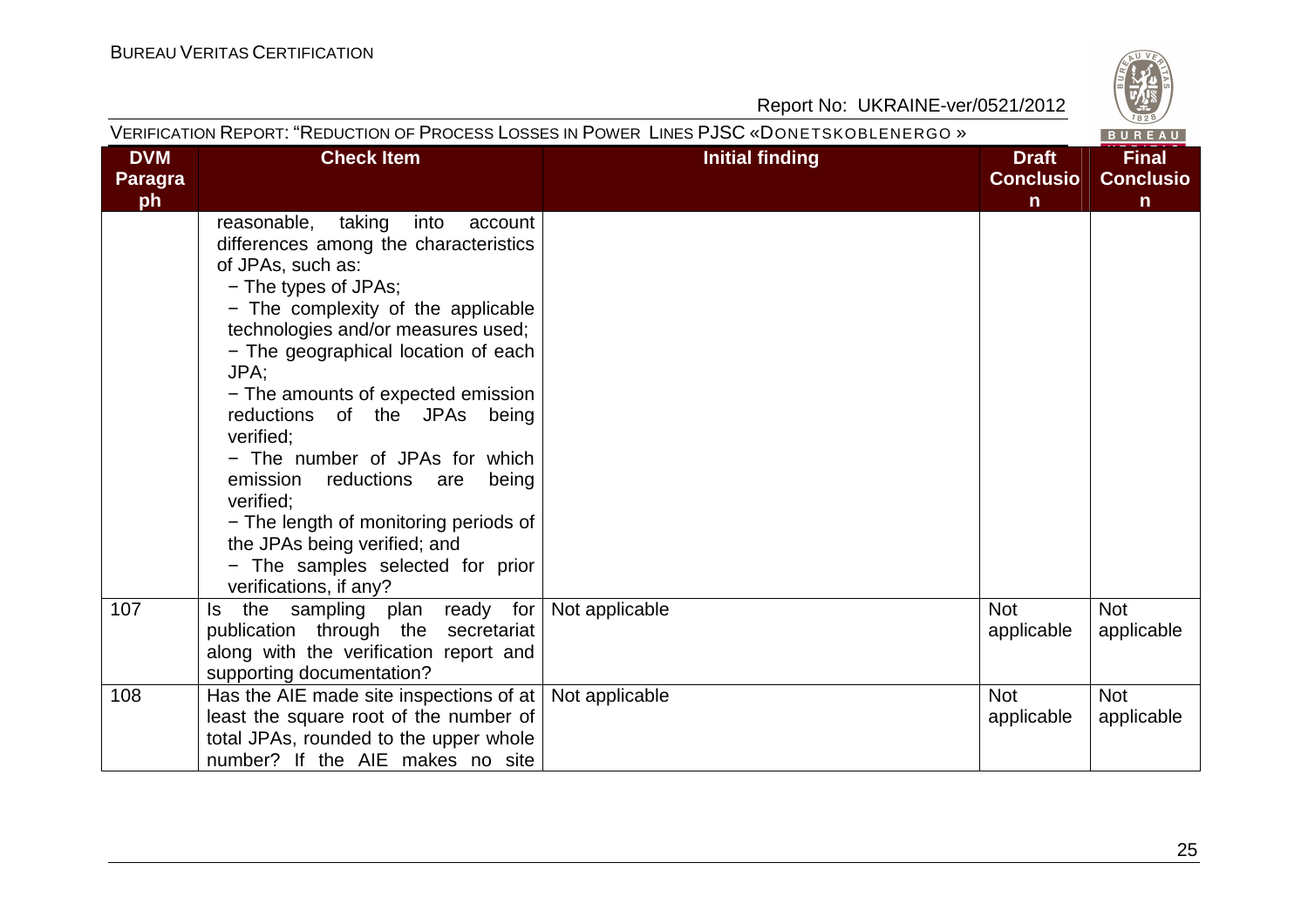

| VERIFICATION REPORT: "REDUCTION OF PROCESS LOSSES IN POWER LINES PJSC «DONETSKOBLENERGO »<br>BUREAU |                                                                                                                                                                                                                        |                 |                                                  |                                                  |
|-----------------------------------------------------------------------------------------------------|------------------------------------------------------------------------------------------------------------------------------------------------------------------------------------------------------------------------|-----------------|--------------------------------------------------|--------------------------------------------------|
| <b>DVM</b><br><b>Paragra</b><br>ph                                                                  | <b>Check Item</b>                                                                                                                                                                                                      | Initial finding | <b>Draft</b><br><b>Conclusio</b><br>$\mathsf{n}$ | <b>Final</b><br><b>Conclusio</b><br>$\mathsf{n}$ |
|                                                                                                     | inspections or fewer site inspections<br>than the square root of the number of<br>total JPAs, rounded to the upper whole<br>number, then does the AIE provide a<br>reasonable<br>explanation<br>and<br>justification?  |                 |                                                  |                                                  |
| 109                                                                                                 | Is the sampling plan available for<br>submission to the secretariat for the<br>JISC.s ex ante assessment? (Optional)                                                                                                   | Not applicable  | <b>Not</b><br>applicable                         | <b>Not</b><br>applicable                         |
| 110                                                                                                 | If the AIE learns of a fraudulently<br>included JPA, a fraudulently monitored<br>JPA or an inflated number of emission<br>reductions claimed in a JI PoA, has the<br>AIE informed the JISC of the fraud in<br>writing? | Not applicable  | <b>Not</b><br>applicable                         | <b>Not</b><br>applicable                         |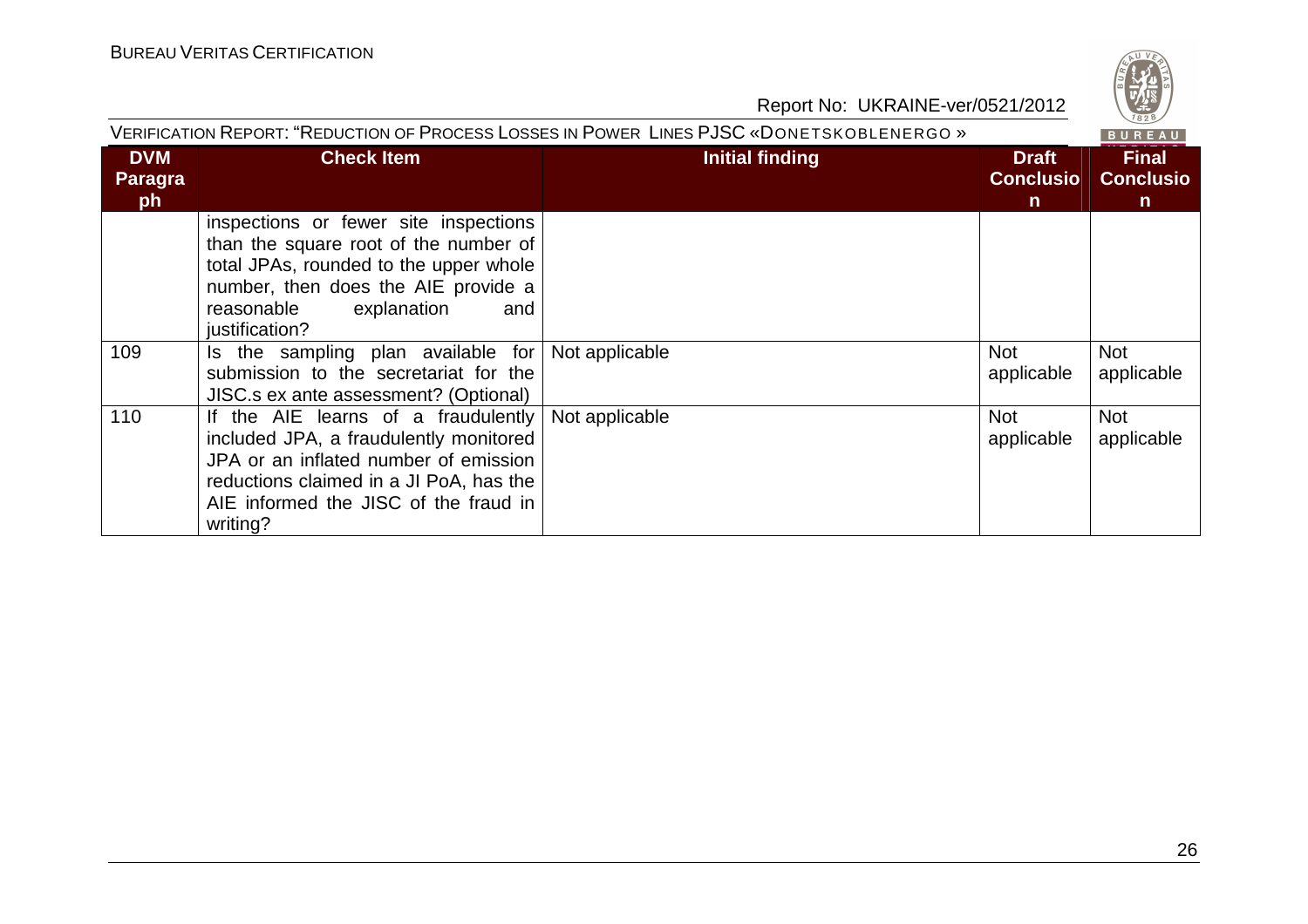### VERIFICATION REPORT: "REDUCTION OF PROCESS LOSSES IN POWER LINES PJSC «DONETSKOBLENERGO »



#### **Table 2 Resolution of Corrective Action and Clarification Requests**

| Draft report clarifications and corrective<br>action requests by validation team                                                                                                                                                                                                                                                                                                                                         | Ref. to<br>checklis<br>questio<br>$n$ in<br>table 1 | Summary of project participant   Verification team conclusion<br>response                                                                                                                                                                                                                                                                                                                                                |                                                                                                                      |
|--------------------------------------------------------------------------------------------------------------------------------------------------------------------------------------------------------------------------------------------------------------------------------------------------------------------------------------------------------------------------------------------------------------------------|-----------------------------------------------------|--------------------------------------------------------------------------------------------------------------------------------------------------------------------------------------------------------------------------------------------------------------------------------------------------------------------------------------------------------------------------------------------------------------------------|----------------------------------------------------------------------------------------------------------------------|
| CAR01<br>Please indicate correct date and valid version<br>of PDD throw all Monitoring Report                                                                                                                                                                                                                                                                                                                            | 92                                                  | The correct date and version of the $\Gamma$ The corrections of Monitoring<br>determined PDD has been indicated<br>throw all Monitoring Report version 02<br>dated 31/01/2012                                                                                                                                                                                                                                            | Report were provided by the<br>project developer. The issue is<br>closed                                             |
| <b>CAR02</b><br>monitoring report indicates project<br>The<br>implementation status in the Table 1 in the<br>section A.6. The determined PDD doesn't<br>contain list of proposed measures. Please<br>provide in the Monitoring Report reference to<br>reliable and transparent source of these data.<br>Also please explain, if planned actions for<br>2008-30/06/2012 years are different from<br>implemented measures. | 92                                                  | All<br>information<br>project<br>on<br>implementation was provided from<br>official and approved sources such as<br>Reports on investment programs<br>realization for relevant year. These<br>Reports have been sent to National<br>energetic Regulatory Commission of<br>Ukraine (NERC), NJSC "Energy<br>Company of Ukraine", Ministry of Fuel<br>and Power of Ukraine. Soft copies of<br>Reports were provided to AIE. | The information concerning in<br>Reports is in line with the ERUs<br>calculation Excel file. The issue<br>is closed. |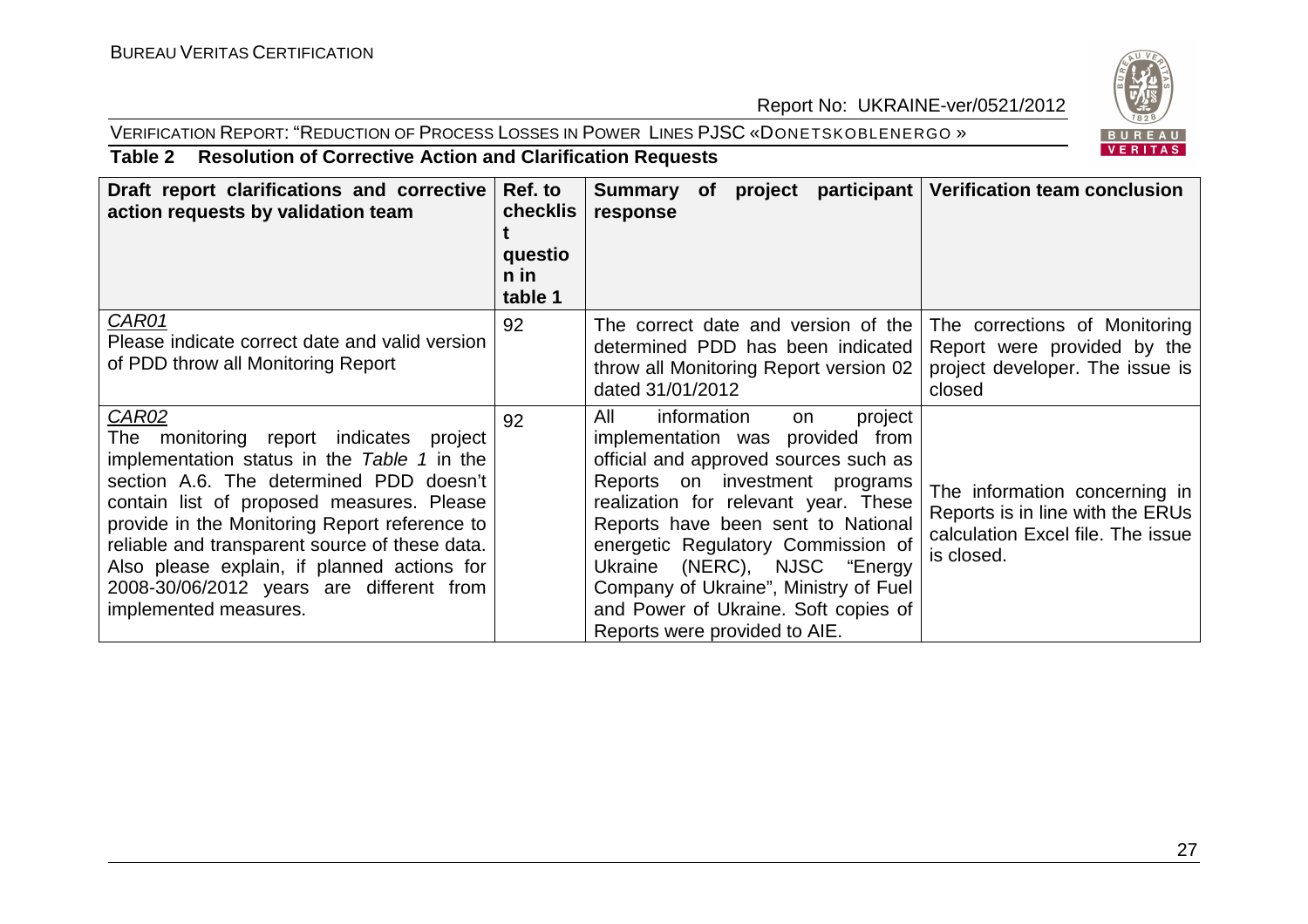| $\vee$ 829/<br>VERIFICATION REPORT: "REDUCTION OF PROCESS LOSSES IN POWER LINES PJSC «DONETSKOBLENERGO »<br>BUREAU                                                                    |                                                                                                                                                                                                                                                                                                                                                                                                                                                                                                                                                                                                                                                                                                                                                                                                                                                                                                                                                                                                                                                                                                                                                                               |                                          |  |  |
|---------------------------------------------------------------------------------------------------------------------------------------------------------------------------------------|-------------------------------------------------------------------------------------------------------------------------------------------------------------------------------------------------------------------------------------------------------------------------------------------------------------------------------------------------------------------------------------------------------------------------------------------------------------------------------------------------------------------------------------------------------------------------------------------------------------------------------------------------------------------------------------------------------------------------------------------------------------------------------------------------------------------------------------------------------------------------------------------------------------------------------------------------------------------------------------------------------------------------------------------------------------------------------------------------------------------------------------------------------------------------------|------------------------------------------|--|--|
| <b>CAR03</b><br>Please provide an explanation of the<br>difference between the number of reduction<br>units as indicated in the PDD and monitoring<br>report for the reporting period | Since the determined PDD version 3.0<br>92<br>contains miscalculated ERUs for the<br>period of $2008 - 2010$ years, and the<br>monitoring was conducted at the<br>beginning of 2012, then according to<br>Ltd «EES» there had been conducted<br>calculations of ERUs for the year<br>30/06/2012 inclusive.<br>The actual amount of emission<br>reductions during the monitoring<br>period differs from values that were<br>indicated in the determinate PDD<br>version 3.0, as a result of using of the<br>differentiated approach to value ratio<br>satisfactory.<br>deterioration of electrical indexes of<br>electrical equipment over time of KP<br>The issue is closed.<br>for different billing periods (baseline<br>and current years estimated) while<br>monitoring plan performance, to take<br>account of the effect of improving<br>electrical performance of electrical<br>equipment by introduced measures of<br>TVE reduction and application of the<br>calculated input for 2012.<br>The<br>calculation results for 2008 to<br>30/06/2012 contained in the fileExcel<br>«DON-1BTWE-2008-30.06.2012-26-<br>11-2012-Km<br>1-ok-KP-CO-MR-<br>$\equiv$<br>ENG.xls» | <b>VERITAS</b><br>Corrections were found |  |  |